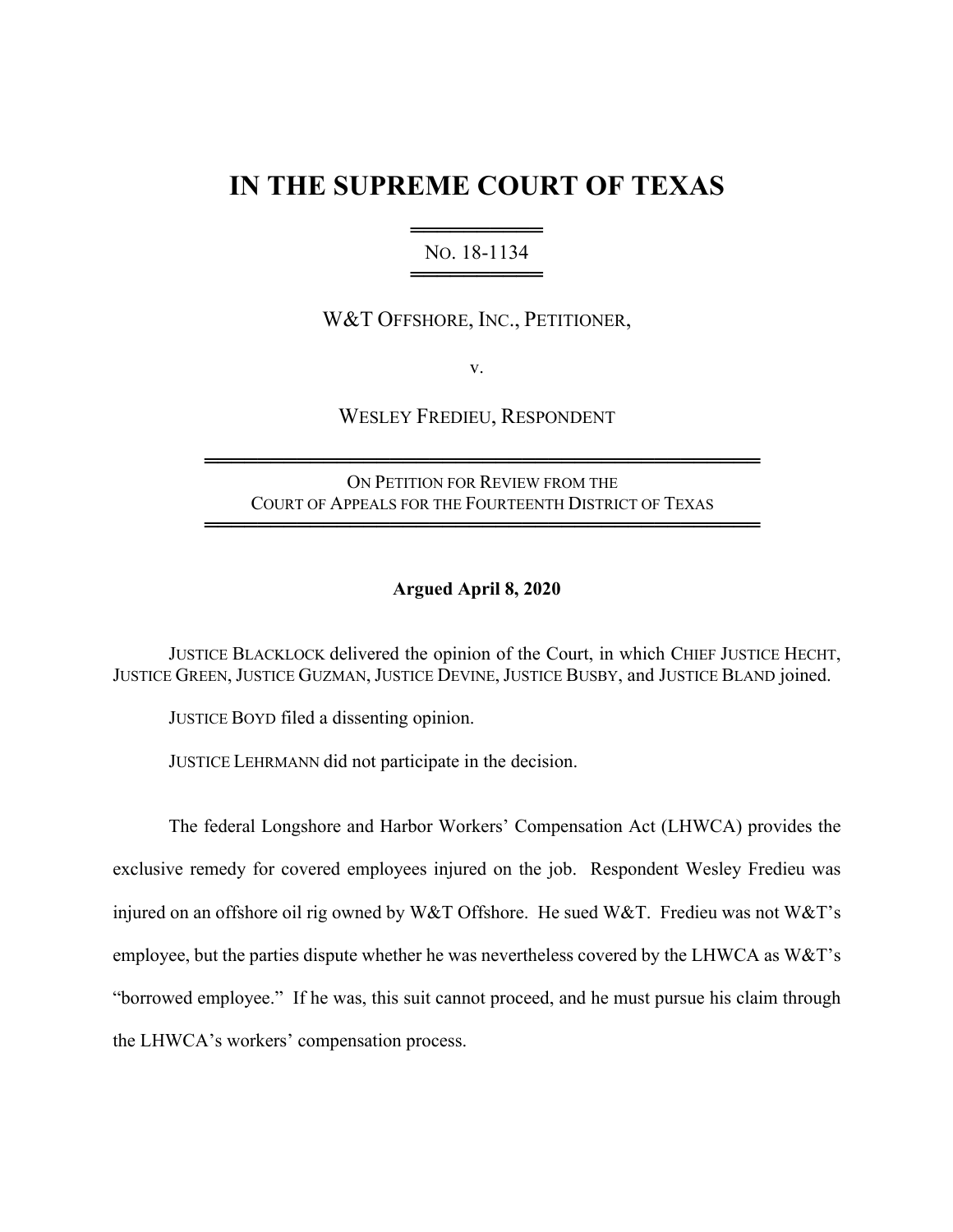Although federal courts consider borrowed-employee status a question of law, the jury in this case was asked whether Fredieu was a borrowed employee. To make that determination, the jury was instructed to consider nine factors derived from *Ruiz v. Shell Oil Co. See* 413 F.2d 310, 312–14 (5th Cir. 1969). The jury found that Fredieu was not W&T's borrowed employee and awarded damages to Fredieu. The trial court determined that submission of the borrowedemployee question to the jury was improper. After making fact-findings on the *Ruiz* factors itself, the trial court found that the evidence supported W&T's borrowed-employee defense. On that basis, the trial court granted W&T's motion for judgment notwithstanding the verdict. The court of appeals reversed, rejecting the trial court's fact-findings and holding that the borrowedemployee inquiry can be a fact question for the jury. The court of appeals reinstated the jury's verdict in Fredieu's favor.

We disagree with some of the court of appeals' analysis but conclude it reached the correct result. The trial court was correct that the borrowed-employee inquiry is a legal question for the court, not a fact question for the jury. In resolving that legal question on this record, however, we conclude that W&T did not carry its burden to establish Fredieu was its borrowed employee. We also affirm the jury's award of damages for Fredieu's future lost earning capacity. The court of appeals' judgment is affirmed, and the case is remanded to the trial court for entry of judgment for Fredieu.

### **I. Background**

W&T Offshore is an oil and gas producer based in Houston. Wesley Fredieu was an employee of Wood Group Production Services, Inc., an independent contractor that provides maintenance and service work on offshore drilling platforms in the Gulf of Mexico. Wood Group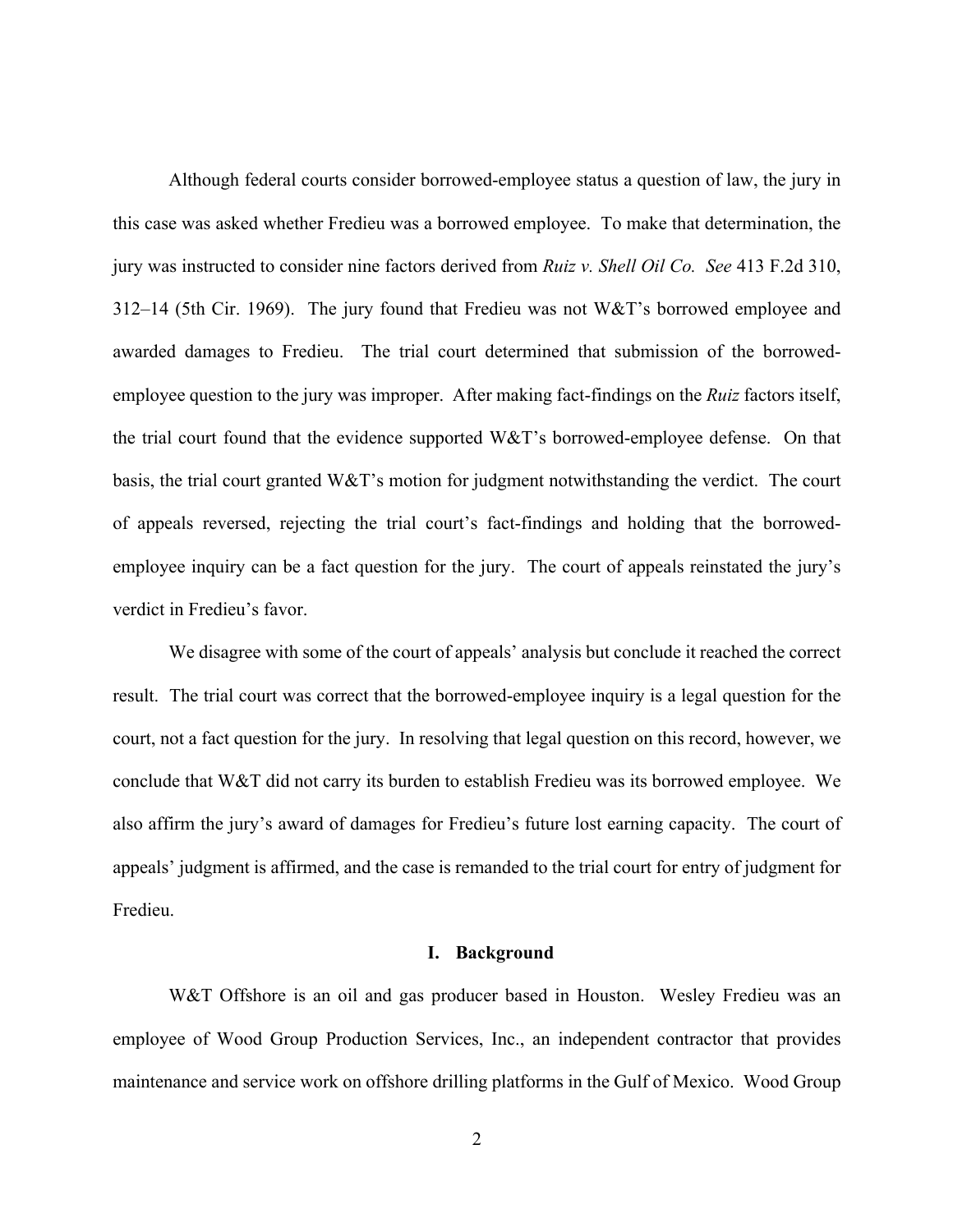contracted with W&T Offshore to provide these services. Wood Group assigned Fredieu to work on a W&T platform, where he worked for over a year. In October 2011, Fredieu was sent to work on a nearby platform, where he supervised several workers who were painting and repairing handrails. While performing a safety check, Fredieu noticed a malfunctioning regulator, which regulates pressure in the gas lines on the platform. Fredieu radioed W&T's lead operator, located on another platform, to ask how to proceed. The lead operator told Fredieu that he should remove the regulator and bring it back to him. The two began a safety analysis, which was required before potentially hazardous operations. Over the radio, the supervisor gave Fredieu instructions for removing the regulator. Before Fredieu had removed it, a pressurized pipe near the regulator broke loose, hitting his arm and knocking him to the ground. The impact fractured both bones in his left forearm, which Fredieu underwent surgery to repair.

Fredieu sued W&T for negligence. In response, W&T claimed workers' compensation benefits were Fredieu's sole remedy because Fredieu was acting as its borrowed employee under the LHWCA. The platform where the injury occurred is on the Outer Continental Shelf in the Gulf of Mexico. Congress passed the Outer Continental Shelf Lands Act (OCSLA) in 1953, which asserted the Federal Government's exclusive control over the Outer Continental Shelf. *See* 43 U.S.C. §§ 1331–1356b. The LHWCA provides workers' compensation for certain injuries sustained by covered persons on navigable waters of the United States. *See* 33 U.S.C. §§ 902–03. Relevant to this case, the OCSLA applies federal law to fixed platforms on the Outer Continental Shelf and applies the LHWCA to injuries sustained by persons working on them. *See* 43 U.S.C.  $§ 1333$  (a)(1), (b).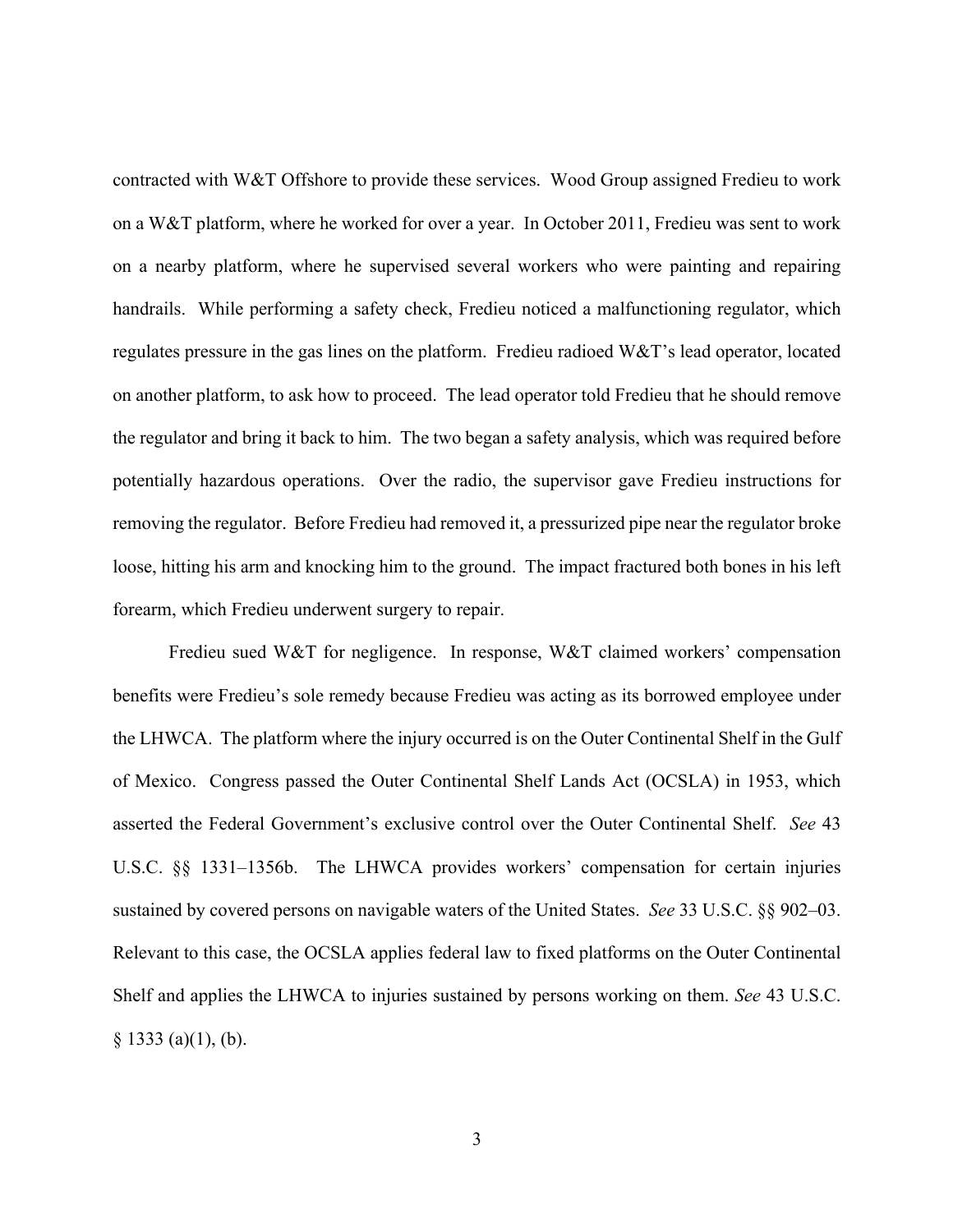The LHWCA, when it applies, provides the exclusive remedy for an injured employee who seeks compensation from his employer. *See* 33 U.S.C. §§ 904–05. Federal courts consider a "borrowed employee" to be an employee for purposes of the LHWCA. *See, e.g.*, *West v. Kerr-McGee Corp.*, 765 F.2d 526, 528–30 (5th Cir. 1985). In *Ruiz v. Shell Oil Co.*, the Fifth Circuit announced a nine-factor test for determining whether a person is a borrowed employee. 413 F.2d

at 312–14. Those factors are:

- (1) Who has control over the employee and the work he is performing, beyond mere suggestion of details or cooperation?
- (2) Whose work is being performed?
- (3) Was there an agreement, understanding, or meeting of the minds between the original and the borrowing employer?
- (4) Did the employee acquiesce in the new work situation?
- (5) Did the original employer terminate his relationship with the employee?
- (6) Who furnished tools and place for performance?
- (7) Was the new employment over a considerable length of time?
- (8) Who had the right to discharge the employee?
- (9) Who had the obligation to pay the employee?

*Gaudet v. Exxon Corp.*, 562 F.2d 351, 355 (5th Cir. 1977) (citing *Ruiz*, 413 F.2d at 312–13). This multi-factor balancing test, routinely used in the Fifth Circuit, has also been employed by many state and federal courts across the country. *See, e.g.*, *Canty v. A. Bottacchi, S.A. De Navegacion*, 849 F. Supp. 1552, 1557–59 (S.D. Fla. 1994); *Roberts v. Northrop Grumman Ship Sys.*, 108 So. 3d 471, 473 (Miss. Ct. App. 2013). Not all federal courts apply these factors, however. *See, e.g.*, *White v. Bethlehem Steel Corp.*, 222 F.3d 146, 150 (4th Cir. 2000).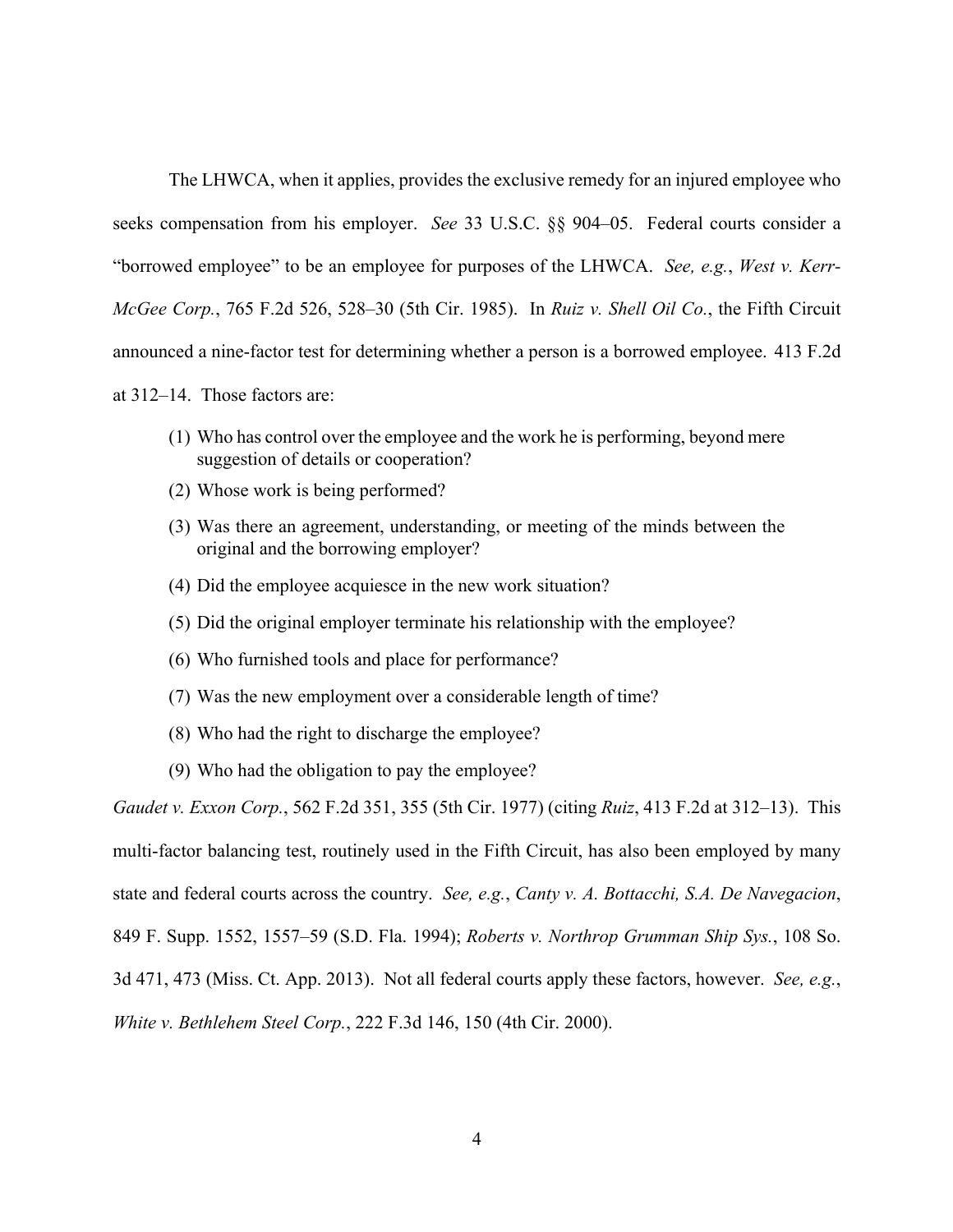The trial court here submitted the borrowed-employee question to the jury. It was submitted as a broad-form, yes-or-no question, asking only whether Fredieu was W&T's borrowed employee at the time of the accident:

At the time of the injury in question, was Wesley Fredieu the borrowed employee of W&T?

Factors to consider in determining whether Mr. Fredieu was the borrowed employee of W&T include

[nine *Ruiz* factors listed]

Answer "Yes" or "No"

Answer \_\_\_\_\_\_\_\_\_\_\_\_

The jury answered "No." Although all nine *Ruiz* factors were listed for the jury's consideration, the jury was not asked to make findings for any specific *Ruiz* factor. The jury found W&T negligent and awarded Fredieu more than \$1.7 million in damages. After the verdict, W&T moved to disregard the jury's borrowed-employee finding as immaterial, for determination of borrowedemployee status as a matter of law, for entry of a take-nothing judgment, and for judgment notwithstanding the verdict.

The trial court determined that borrowed-employee status was actually a question of law to be decided by the court. It further held that, because the broad-form borrowed-employee question did not ask the jury to make findings for each *Ruiz* factor, Rule 279 of the Texas Rules of Civil Procedure allowed the court to make those findings itself. After making twelve written findings of fact for the *Ruiz* factors, the trial court held that Fredieu *was* W&T's borrowed employee. The trial court granted W&T's motions and entered judgment notwithstanding the jury's verdict.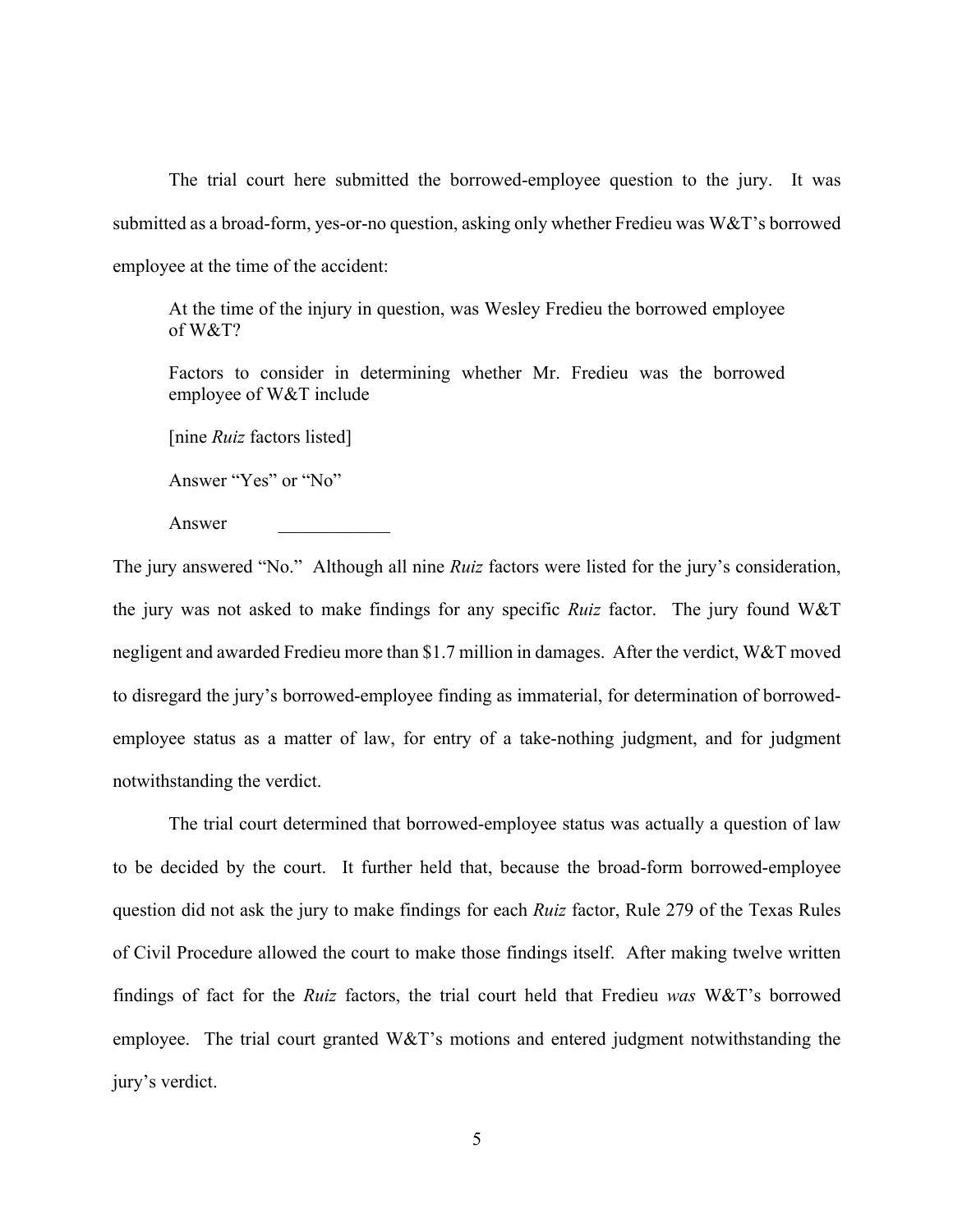The court of appeals reversed. 584 S.W.3d 200, 213 (Tex. App.—Houston [14th Dist.] 2018). It held that disputed fact issues related to various *Ruiz* factors made the question of borrowed-employee status a question of fact. It also concluded that it was proper for the jury to balance the *Ruiz* factors and decide the ultimate question of borrowed-employee status. On this basis, the court of appeals held that the trial court erroneously disregarded the jury's verdict as immaterial. It further held that Rule 279 did not permit the trial court to make fact-findings related to the *Ruiz* factors. The court of appeals then reviewed the jury's borrowed-employee finding for legal sufficiency, and, after considering the *Ruiz* factors, affirmed. It also upheld the jury's damages award, with one justice dissenting.

### **II. Discussion**

W&T challenges the court of appeals' treatment of the borrowed-employee question as well as the jury's damages award for future lost earning capacity. We address these issues in turn.

### **A. The Borrowed-Employee Question of Law**

"When a state court hears an admiralty case, that court occupies essentially the same position occupied by a federal court sitting in diversity: the state court must apply substantive federal maritime law but follow state procedure." *Maritime Overseas Corp. v. Ellis*, 971 S.W.2d 402, 406 (Tex. 1998). The parties agree that federal substantive law and state procedural law apply to this case. They disagree about how the two interact. W&T argues that the borrowed-employee inquiry is a question of law, which means juries may not answer it in either state or federal court. Fredieu and the court of appeals reason that who decides the borrowed-employee question—as between judge and jury—can sometimes be considered a procedural question, and Texas's broad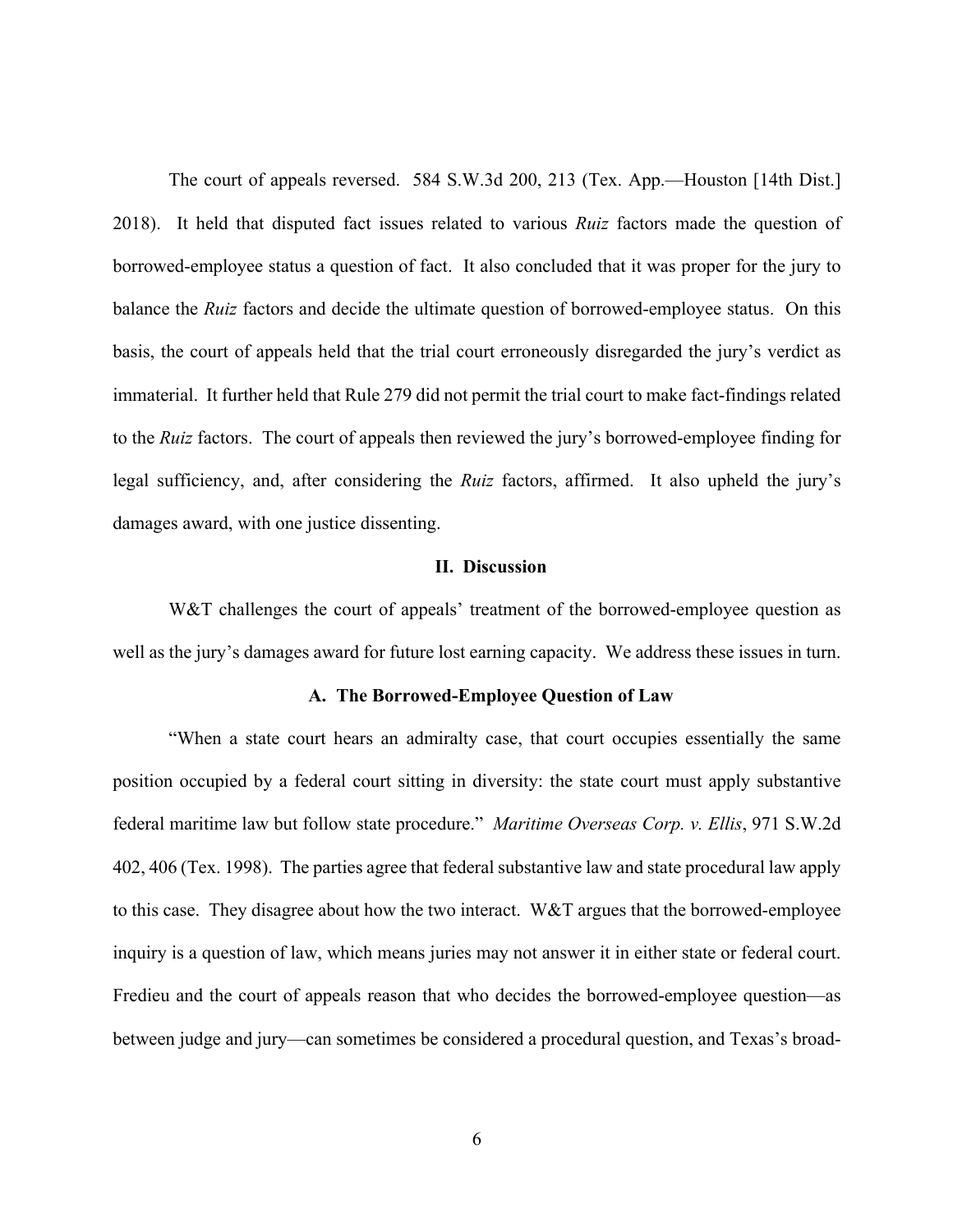form jury charge practice permits juries to decide similar questions. As explained below, we agree with W&T on this point.

The parties agree that in federal court, "[t]he question of borrowed-employee status is a question of law for the district court to determine." *Billizon v. Conoco, Inc.*, 993 F.2d 104, 105 (5th Cir. 1993). They also agree that "in some cases, factual disputes must be resolved before the district court can make its legal determination." *Id.* The Fifth Circuit consistently applies this approach. *See, e.g.*, *Delahoussaye v. Performance Energy Servs., L.L.C.*, 734 F.3d 389, 393 (5th Cir. 2013) ("Whether Andow was a borrowed employee is a question of law . . . ."). Other federal courts do the same. *See, e.g.*, *White*, 222 F.3d at 150 (borrowed-employee status is "a legal standard"); *In re Knudsen*, 710 F. Supp. 2d 1252, 1262 (S.D. Ala. 2010) ("[T]he question of borrowed employee status is a question of law for the court to determine."); *Sobratti v. Tropical Shipping & Constr. Co.*, 267 F. Supp. 2d 455, 462 (D.V.I. 2003) ("Whether one is a protected borrowing employer is a question of law, to be decided by the court in the first instance."). While the United States Supreme Court has not addressed the matter, Fredieu cites no state or federal case in which the ultimate question of borrowed-employee status was treated as a fact question for the jury.

"A question which calls for a finding beyond the province of the jury, such as a question of law, may be deemed immaterial." *Spencer v. Eagle Star Ins. Co. of Am.*, 876 S.W.2d 154, 157 (Tex. 1994). If the jury was asked a question of law, the trial court did not err by disregarding its answer as immaterial. Fredieu acknowledges in his brief that borrowed-employee status is "generally a legal question." He nevertheless contends that the jury was not asked a pure question of law because many of the *Ruiz* factors were in genuine dispute. As Fredieu sees it, the question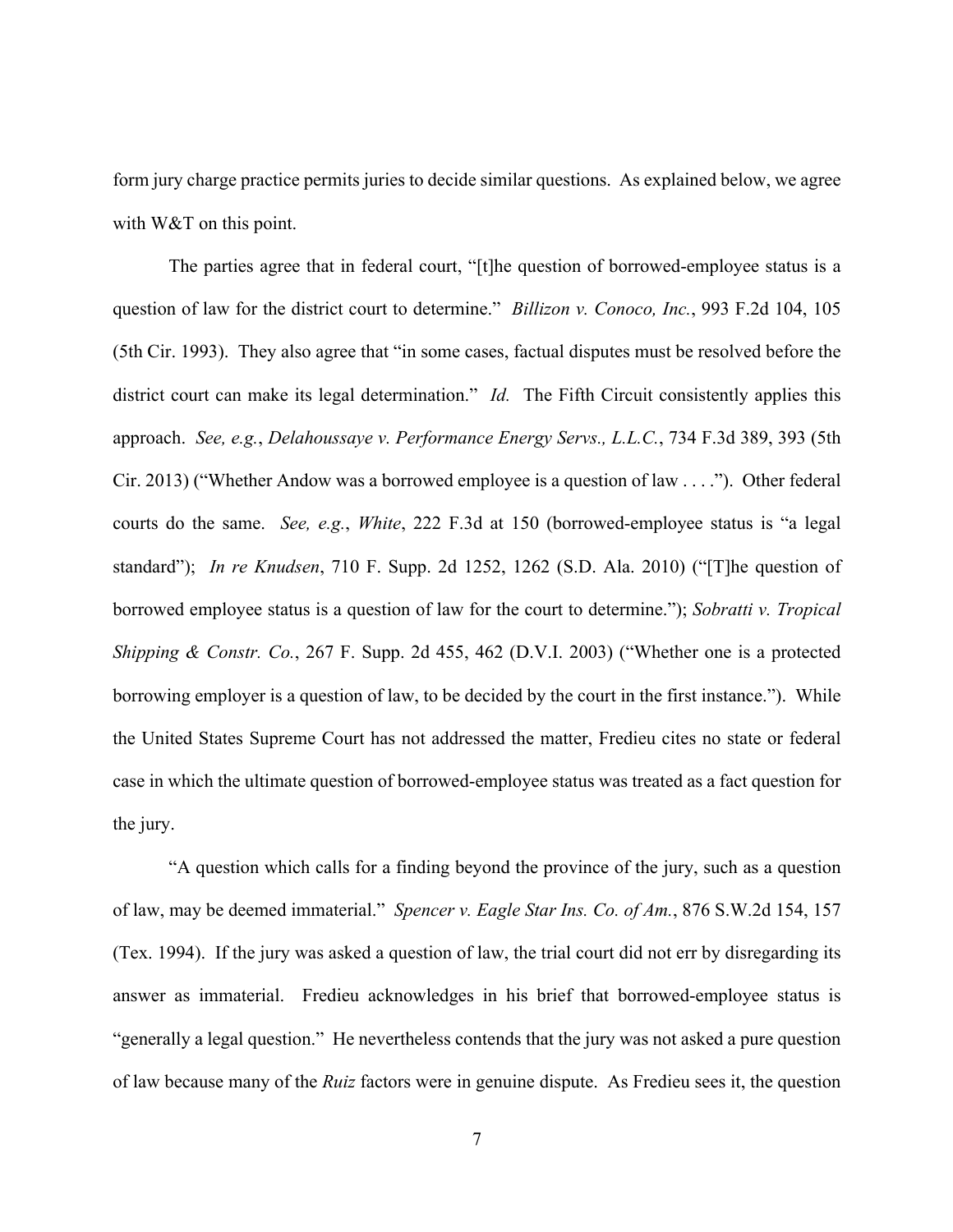posed to the jury submitted the *Ruiz* factors in a roundabout way by instructing the jury to consider them. But this ignores the question the jury was actually asked. It was asked: "At the time of the injury in question, was Wesley Fredieu the borrowed employee of W&T?" Fredieu acknowledges that this question is generally a question of law and cites no authority to the contrary.

The court of appeals suggested that "[d]etermining whether borrowed employee status is treated as a question of law or fact in any given case requires analysis of evidence pertaining to individual factors." *Fredieu*, 584 S.W.3d at 213. Fredieu does not vigorously defend this proposition, and the court of appeals cited no authority for it. Nor does Fredieu identify any other authority suggesting that borrowed-employee status may be a fact question depending on the evidence. Instead, all the relevant authority consistently calls borrowed-employee status a legal question. In the Fifth Circuit, the answer to this legal question is informed by the *Ruiz* factors, which themselves may raise fact questions for the jury. *See, e.g.*, *Brown v. Union Oil Co. of Cal.*, 984 F.2d 674, 677 (5th Cir. 1993).Other than the court of appeals in this case, we are pointed to no court that has held that the ultimate question is a factual one that a jury is competent to decide.

Fredieu is correct that Texas procedure favors broad-form submission of jury questions "whenever feasible." TEX. R. CIV. P. 277. Fredieu does not contend, however, that broad-form submission practice authorizes the submission of legal questions to juries. As the Fifth Circuit understands the LHWCA, submission of the *Ruiz* factors in a single broad-form question is not "feasible" because the balancing of the *Ruiz* factors and the ultimate determination of borrowedemployee status is a question of law. Submission to the jury of individual *Ruiz* factors may be necessary, however, if the resolution of fact issues related to one or more factors would be material to the court's determination of the ultimate legal question. *See, e.g.*, *Brown*, 984 F.2d at 677.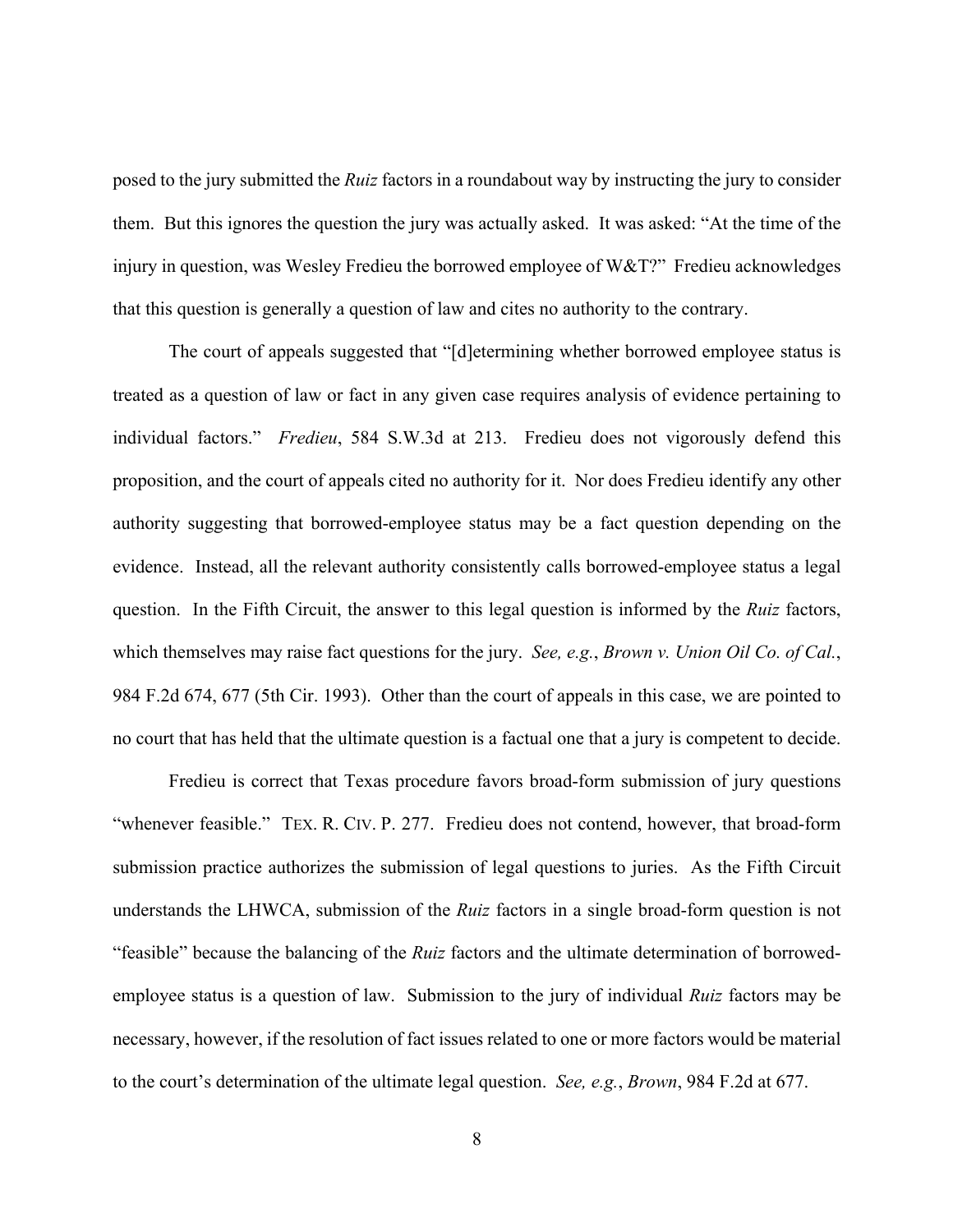We are provided with no convincing reason to depart from the Fifth Circuit's approach, and Fredieu does not offer any reason to think the Fifth Circuit's view is incorrect as a matter of statutory interpretation, although he would be free to try.<sup>1</sup> We agree with the Fifth Circuit that, in LHWCA cases, "the question of borrowed-employee status is a question of law for the district court to determine." *Billizon*, 993 F.2d at 105. Submitting this legal question to the jury was improper, and the trial court did not err in disregarding the jury's answer to it.

On the other hand, Fredieu is correct that borrowed-employee status is a defense on which W&T bore the burden of proof. *See Exxon Corp. v. Perez*, 842 S.W.2d 629, 631 (Tex. 1992) (per curiam). W&T was therefore required to secure any jury findings necessary to support its defense. *Phila. Indem. Ins. Co. v. White*, 490 S.W.3d 468, 485 (Tex. 2016) (explaining that the burden of proof is on the defendant to present sufficient evidence to establish affirmative defenses and obtain the requisite jury findings); *Franks v. Associated Air Ctr., Inc.*, 663 F.2d 583, 587 (5th Cir. 1981) (holding that the party asserting the borrowed-employee defense bears the burden of proof). As explained above, in the LHWCA context, "borrowed employee status is a matter of law . . . but

<sup>&</sup>lt;sup>1</sup> "While Texas courts may certainly draw upon the precedents of the Fifth Circuit, or any other federal or state court, in determining the appropriate federal rule of decision, they are obligated to follow only higher Texas courts and the United States Supreme Court." *Penrod Drilling Corp. v. Williams*, 868 S.W.2d 294, 296 (Tex. 1993). Thus, this Court is not formally bound by the Fifth Circuit's understanding of the LHWCA or by its view that borrowed-employee status is a question of law. Nor are we bound to apply the Fifth Circuit's *Ruiz* factors, which not all federal courts apply. *See, e.g.*, *White*, 222 F.3d at 150 (Wilkinson, J.) (rejecting the *Ruiz* factors because "[a] ninepart probe provides insufficient guidance to prospective litigants about the application of a legal standard, as the Fifth Circuit itself has intimated"). The parties do not acknowledge that state courts are free to depart from federal appellate precedent interpreting the LHWCA. Instead, they assume the Fifth Circuit's application of *Ruiz*'s nine factual inquiries is the appropriate framework for determining borrowed-employee status. We will make the same assumption. While we hold that borrowed-employee status is a legal question for the court, we reach no conclusions about the utility of the *Ruiz* factors. If asked to do so, we would be reluctant to depart from the Fifth Circuit's approach to the LHWCA, which would allow parties in Texas to choose how the statute will be applied merely by choosing a court system. But, the parties have not briefed the relative merits of alternatives to the *Ruiz* factors, which federal courts do not universally apply. We decide the case as the parties present it and make no holdings on matters not in dispute.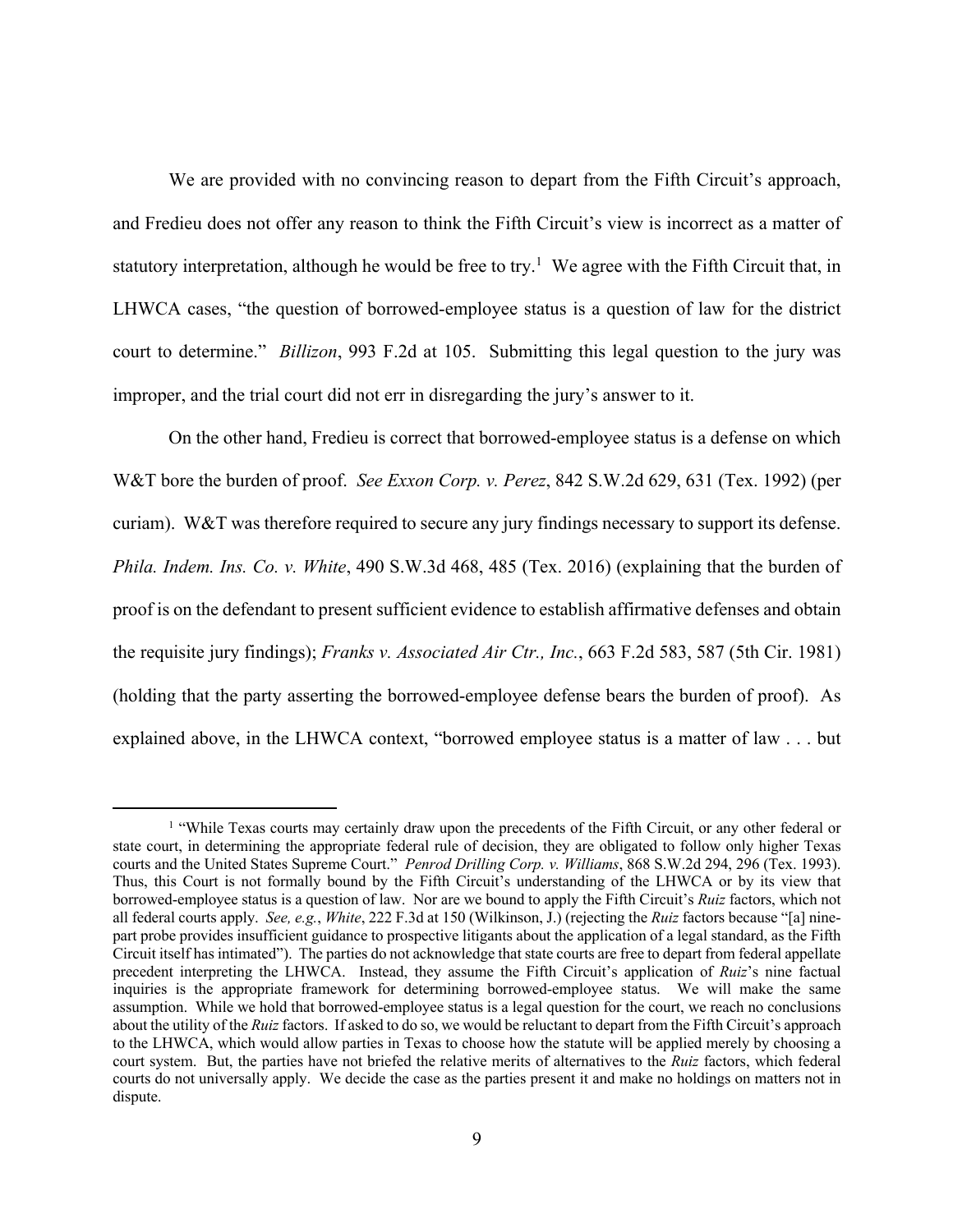some cases involve factual disputes on the issue of borrowed employee status and require findings by a fact-finder." *Brown*, 984 F.2d at 677.

W&T did not ask the trial court to submit any of the *Ruiz* factors to the jury. It does not contend the *Ruiz* factors provide the wrong framework. Instead, it agrees they must be submitted to the jury when necessary, but it admittedly never asked the trial court to do so. W&T therefore waived its entitlement to fact-findings on the *Ruiz* factors.<sup>2</sup> Having secured no fact-findings in its favor on the *Ruiz*factors, W&T is only entitled to have a *Ruiz* factor weighed in its favor if (1) there is no genuine, material dispute that the factor weighs in its favor, or (2) the evidence conclusively establishes that the factor weighs in its favor. *See Phila. Indem. Ins. Co.*, 490 S.W.3d at 489 (explaining that, if a party fails to obtain requisite fact-findings on an affirmative defense, the evidence must conclusively establish those facts for the party to prevail on them on appeal). W&T embraces this burden to some extent, arguing that the evidence conclusively establishes the disputed *Ruiz* factors in its favor. As explained below, we disagree and, after analyzing all of the evidence, hold that W&T failed to prove its borrowed-employee defense.<sup>3</sup>

<sup>&</sup>lt;sup>2</sup> The trial court disregarded the jury's verdict as immaterial. It concluded that "W&T Offshore failed to obtain any jury findings on any individual [*Ruiz*] factors" and that "the Court may make a finding on any omitted factors for which there is conflicting evidence." It then made its own written factual findings on the individual *Ruiz* factors pursuant to its reading of rule 279 of the Texas Rules of Civil Procedure. The court of appeals held that the trial court did not have authority to make its own findings under rule 279, which governs omission of *elements* of grounds of recovery and defenses, not *factors* weighed by courts in determination of legal questions. *See* TEX. R. CIV. P. 279. W&T does not raise that issue in this Court or otherwise argue that the trial court properly made its own factfindings in place of the jury.

<sup>3</sup> W&T argues in the alternative that if fact issues concerning disputed *Ruiz* factors remain, the proper remedy is a remand for a jury to resolve them. It relies on the Fifth Circuit's opinion in *Brown v. Union Oil Co. of California*. In that case, the trial court granted a directed verdict to Union after determining that Brown was Union's borrowed employee. *See Brown*, 984 F.2d at 676. The Fifth Circuit reversed and remanded for a new trial because fact issues needed to be resolved related to the *Ruiz* factors. *See id.* However, in *Brown*, unlike this case, no jury trial had been completed prior to the remand. The district court granted a directed verdict after the close of evidence but before the jury was charged. *See* Brief of Plaintiff-Appellant at 5, Brief of Defendant-Appellee at 1, *Brown*, 984 F.2d 674 (No.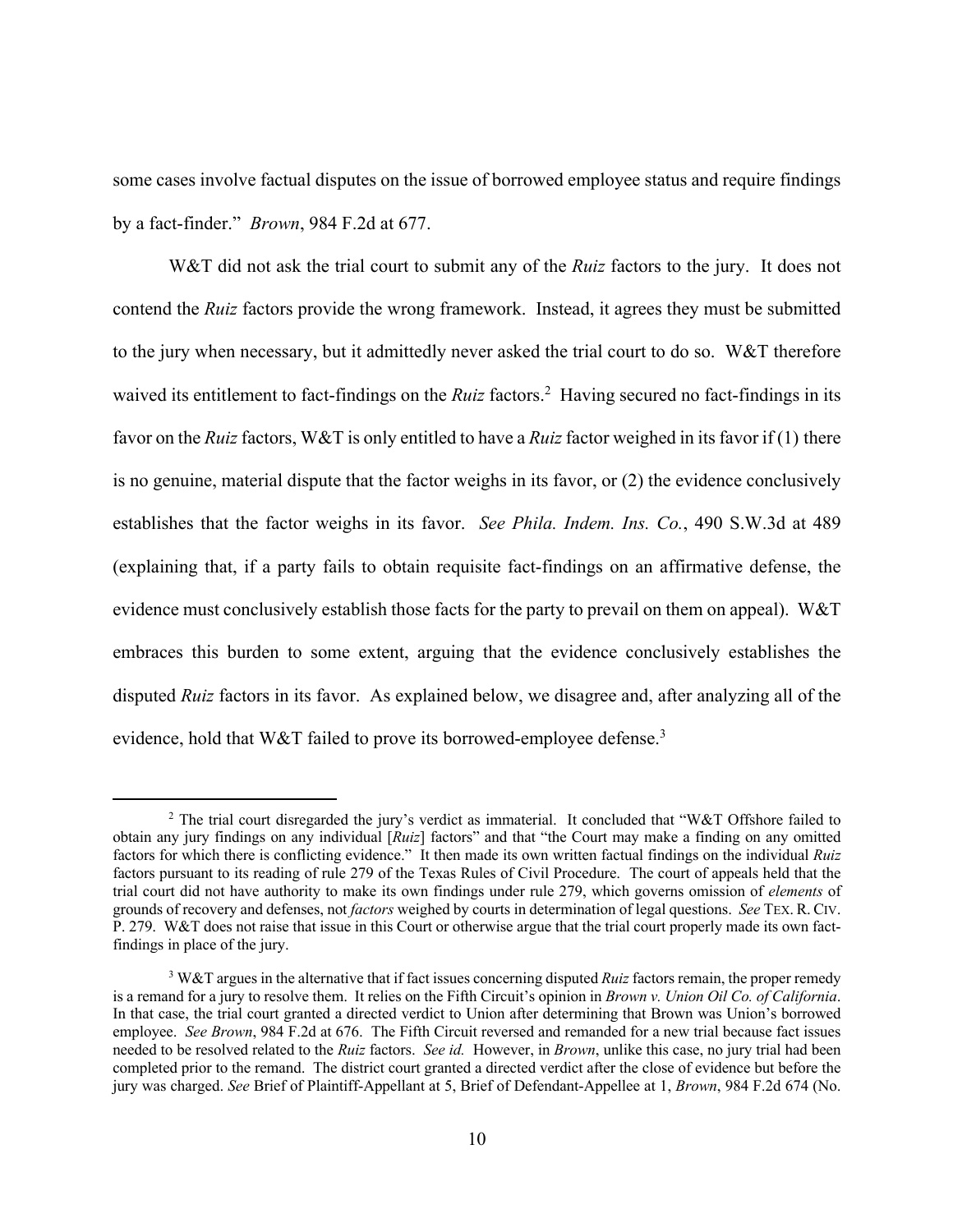### **B. The** *Ruiz* **Factors**

To analyze whether Fredieu was a borrowed employee, we look to federal authority applying the LHWCA, not state employment law. The LHWCA borrowed-employee inquiry is "best viewed as a question of the extent of coverage under the LHWCA, [so] federal law applies." *Gaudet*, 562 F.2d at 357. We therefore look to LHWCA caselaw for guidance in determining when an independent contractor's employee, like Fredieu, becomes the borrowed employee of the company to which he provides services.

Although not all federal courts agree that the nine *Ruiz* factors provide a useful framework for determining borrowed-employee status,<sup>4</sup> the Fifth Circuit has consistently applied them for many years, and neither party suggests we should do otherwise. We therefore apply the ninefactor *Ruiz* analysis as the parties request, considering each factor before determining as a matter of law whether W&T proved Fredieu was its borrowed employee. The nine factors are:

- (1) Who has control over the employee and the work he is performing, beyond mere suggestion of details or cooperation?
- (2) Whose work is being performed?
- (3) Was there an agreement, understanding, or meeting of the minds between the original and the borrowing employer?

<sup>92–3078).</sup> Here, prior to charging the jury, both Fredieu and W&T moved for directed verdicts on the issue of Fredieu's borrowed-employee status. Both motions were denied. W&T was thus on notice that there were material issues of fact related to the borrowed-employee question that needed to be resolved by the jury. W&T did not request jury findings related to the *Ruiz* factors, however, and the jury was charged without submission of any fact issues related to borrowed-employee status. A party who fails to obtain findings necessary to establish its claim or defense is not automatically entitled to a remand for a new trial on those issues. *Horizon Health Corp. v. Acadia Healthcare Co.*, 520 S.W.3d 848, 882 (Tex. 2017). It was W&T's burden to submit those issues and secure any necessary findings from the jury in order to prove its borrowed-employee affirmative defense. It did not do so, and it is not entitled to a remand.

<sup>4</sup> *See, e.g.*, *White*, 222 F.3d at 150 (Wilkinson, J.) (rejecting the *Ruiz* factors because "[a] nine-part probe provides insufficient guidance to prospective litigants about the application of a legal standard, as the Fifth Circuit itself has intimated").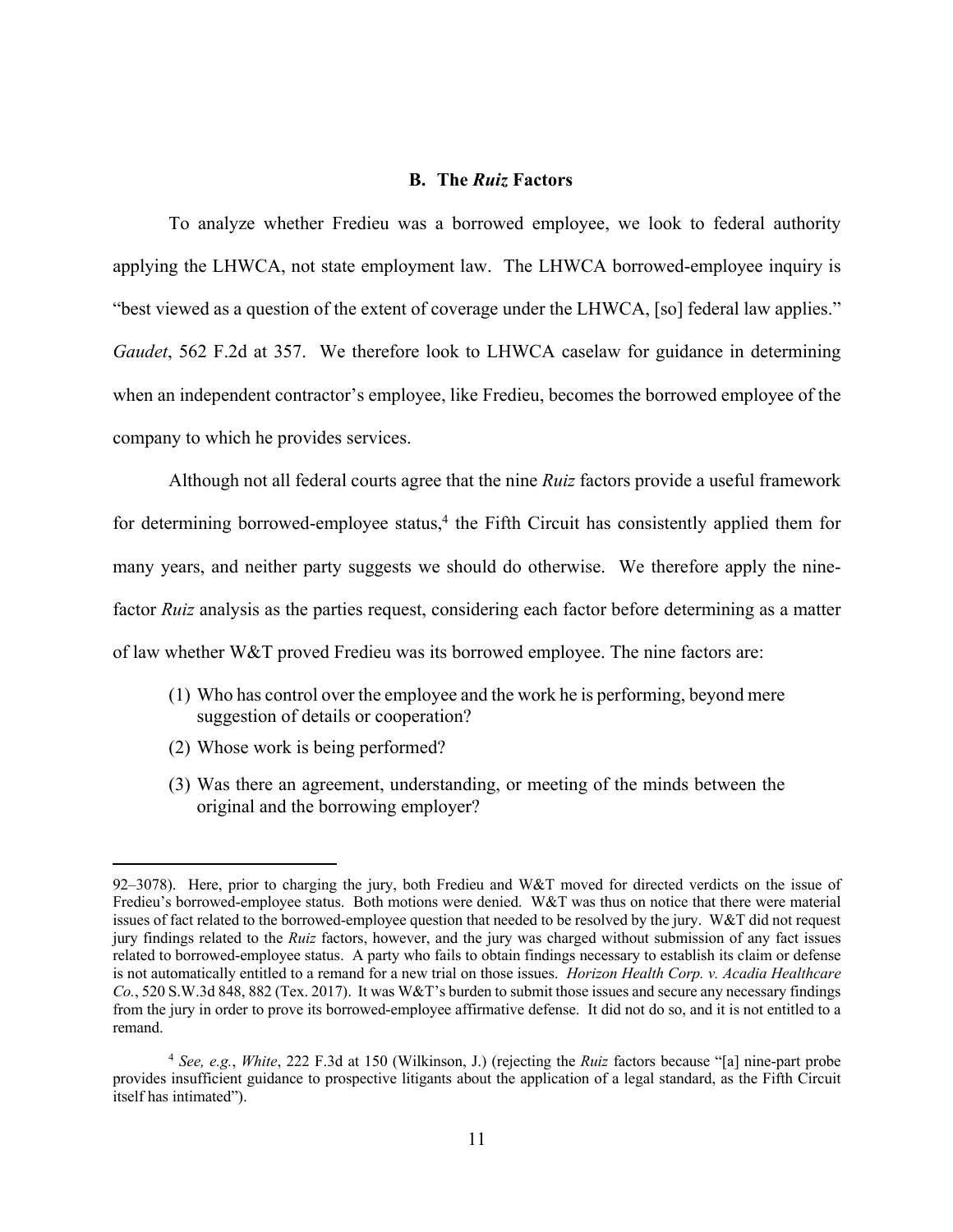- (4) Did the employee acquiesce in the new work situation?
- (5) Did the original employer terminate his relationship with the employee?
- (6) Who furnished tools and place for performance?
- (7) Was the new employment over a considerable length of time?
- (8) Who had the right to discharge the employee?
- (9) Who had the obligation to pay the employee?

*Gaudet*, 562 F.2d at 355 (citing *Ruiz*, 413 F.2d at 312–13). "[N]o one of these factors, or any combination of them, is decisive, and no fixed test is used to determine the existence of a borrowed-servant relationship." *Ruiz*, 413 F.2d at 312.

### *Factor 1: Who had control over the employee and the work he was performing, beyond mere suggestion of the details or cooperation?*

This factor, while not determinative, is the "central factor" for analyzing borrowedemployee status. *Brown*, 984 F.2d at 676. The control factor "is perhaps the most universally accepted standard for establishing an employer-employee relationship." *Ruiz*, 413 F.2d at 312. Fredieu was hired and trained by Wood Group. Wood Group assigned him to work on the W&T platform. Fredieu presented evidence showing that W&T was generally hands-off with respect to his work. He testified that W&T did not give him "constant or regular instruction," and that W&T did not tell him how to do things or control the details of his day-to-day work. On the day of the accident, W&T personnel summarized generally what Fredieu should do by radio, but "left a bunch of steps out," according to an expert witness. No W&T supervisor was present on the platform or dispatched to supervise Fredieu when he discovered the faulty regulator. Fredieu also points to one telling piece of trial testimony from a W&T Vice President who said that Fredieu was in control of his own work, and that W&T "trusted his judgment" in supervising other contract workers on the day of the accident.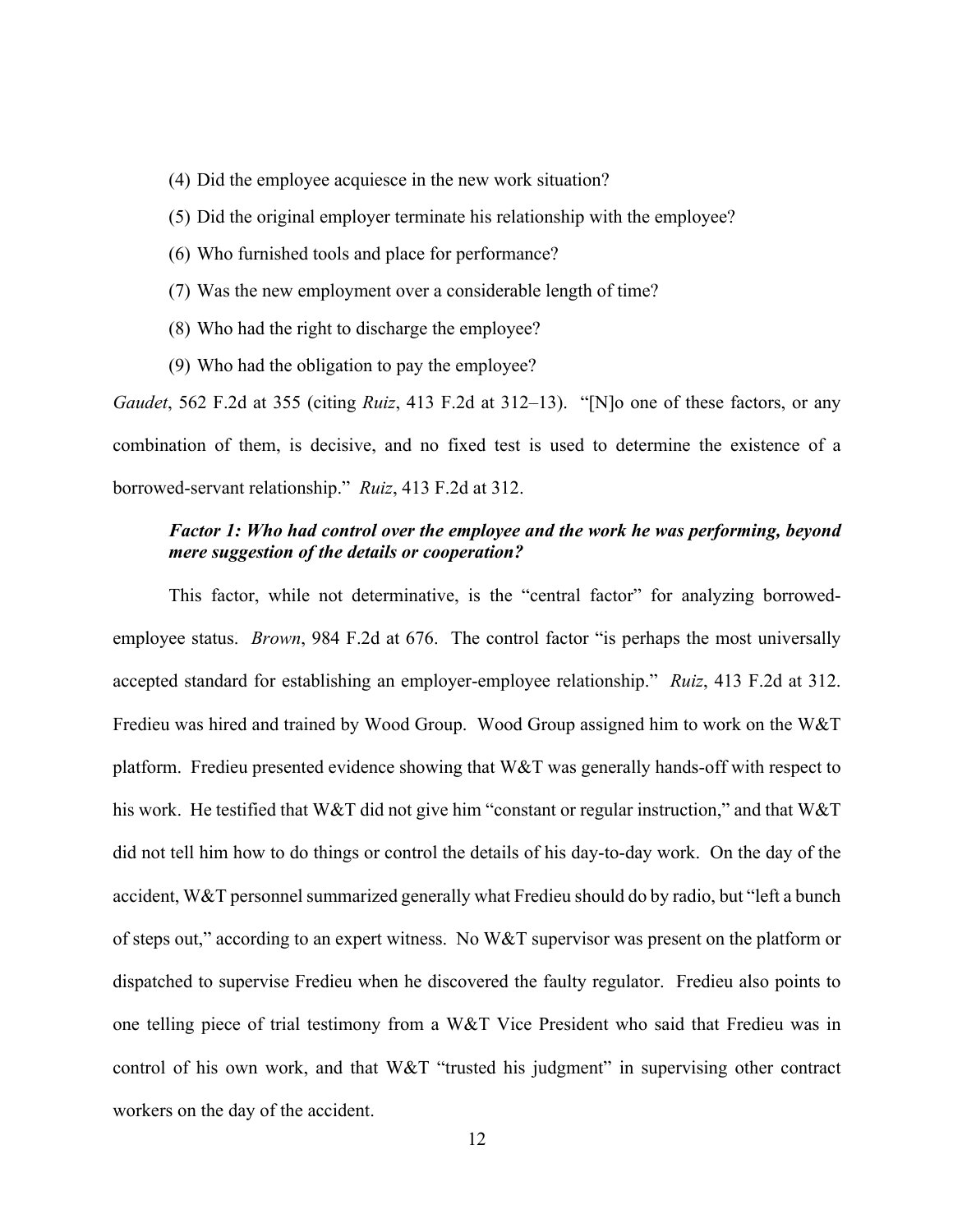W&T argues that, while it did not control Fredieu's day-to-day routine activities, Fredieu himself testified that he received guidance and direction from W&T for anything "that needed to be done outside of a routine activity that took place each and every day." W&T also argues that it controlled Fredieu and the details of his work at the moment of the accident. A W&T employee was giving Fredieu instructions on how to remove the regulator when Fredieu was injured. Fredieu alerted W&T to the regulator malfunction and testified, "I have to call and let [a W&T lead operator] know what my findings were and how he wanted me to go about fixing it." Fredieu also testified that he was doing what he was told by W&T in attempting to remove the regulator.

We conclude that this conflicting evidence raises a material fact issue on the control factor, which should have been submitted to the jury. W&T did not seek such a finding; nor does the evidence conclusively establish its control of Fredieu. W&T is therefore not entitled to have the control question weighed in its favor. While W&T gave remote instructions to Fredieu at the time of the accident, this was a function of safety protocol as part of a required "Job Safety Analysis," not the kind of day-to-day control that is crucial in considering when an employee of one entity has become the borrowed employee of another as a matter of law. Furthermore, testimony by W&T's Vice President that W&T *did not* control Fredieu weighs in favor of Fredieu on this issue and at least created a material fact issue on the key question of control.

### *Factor 2: Whose work is being performed?*

Fredieu agrees that he performed W&T's work.

### *Factor 3: Was there an agreement, understanding, or meeting of the minds between the original and the borrowing employer?*

Fredieu argues that there was such an agreement. He points to a portion of the master service contract (MSC) between W&T and Wood Group labeled "Independent Contractor," which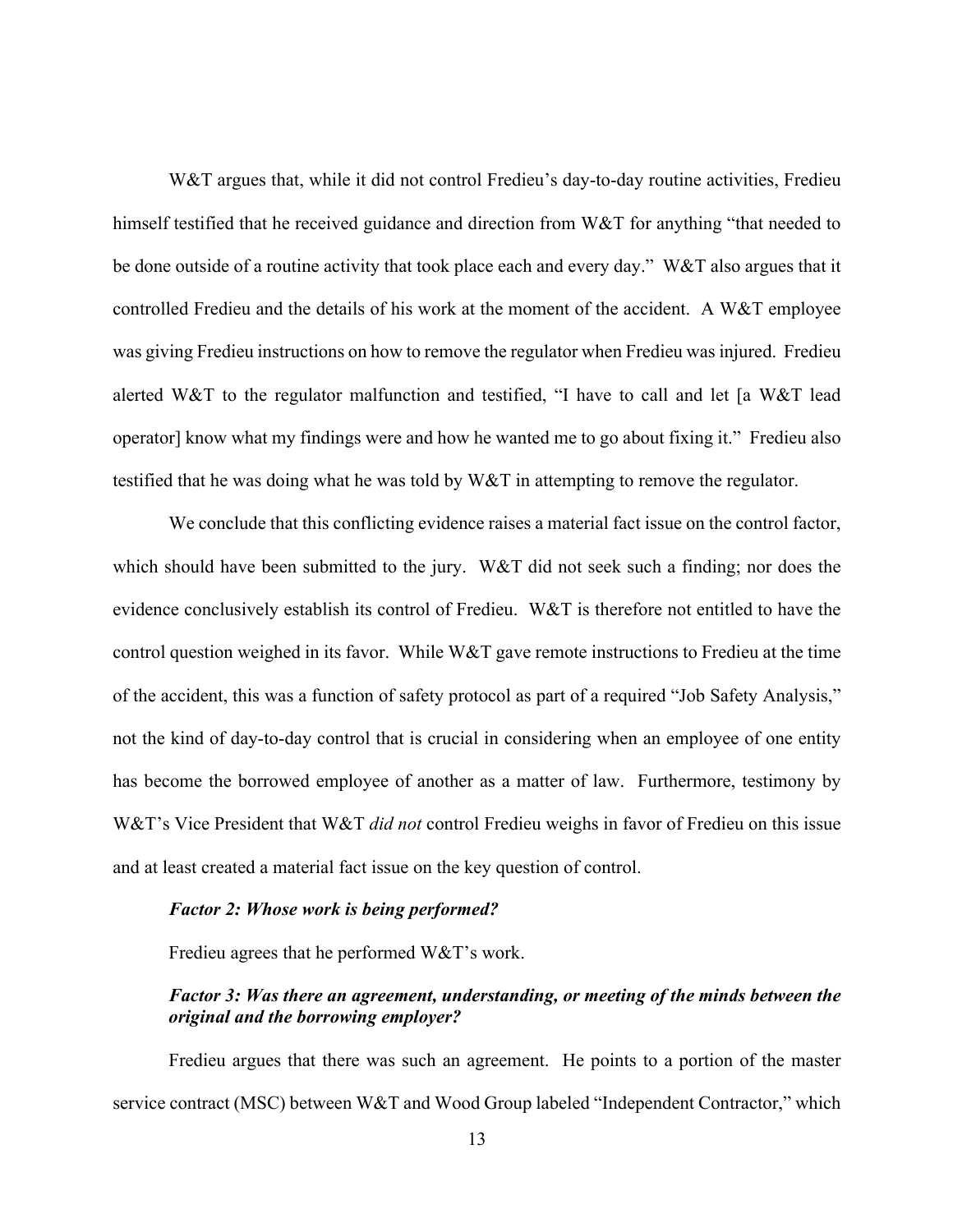states that "[Wood Group] is an independent contractor and that neither Contractor nor Contractor's principals, partners, employees, or subcontractors are servants, agents, or employees of W&T." The MSC also states that an employee "shall always be the employee of the entity from which he receives his paycheck," and Fredieu was paid by Wood Group.

W&T points to other language in the MSC that required W&T to maintain workers' compensation insurance with "appropriate Borrowed Servant or Alternate Employer endorsement(s) in favor of W&T Group and such that W&T Group shall have full coverage as to all members of Contractor Group (who may be deemed borrowed servants or statutory employees of W&T Group)." W&T also argues that "[t]he reality at the worksite and the parties' actions in carrying out a contract . . . can impliedly modify, alter, or waive express contract provisions." *Melancon v. Amoco Prod. Co.*, 834 F.2d, 1238, 1245 (5th Cir. 1988). It points to the fact that Fredieu shared sleeping, showering, and eating facilities with W&T's employees and received instructions as to which tasks he would be performing on W&T's platforms.

We are unconvinced that living arrangements on the rig impliedly modified Fredieu's contractual relationship with W&T. W&T contractually disclaimed that Fredieu was its employee. In contexts other than the LHWCA, it would no doubt have vigorously resisted the suggestion that it had any kind of employment relationship with him. While the MSC's requirement that W&T maintain workers' compensation insurance for Wood Group's employees provides considerable support for W&T's position, it does not conclusively establish that Wood Group and W&T agreed Fredieu would be W&T's borrowed employee. An unresolved material fact question remains on this question, and in the absence of a fact-finding in  $W\&T$ 's favor, this factor cannot be weighed for W&T.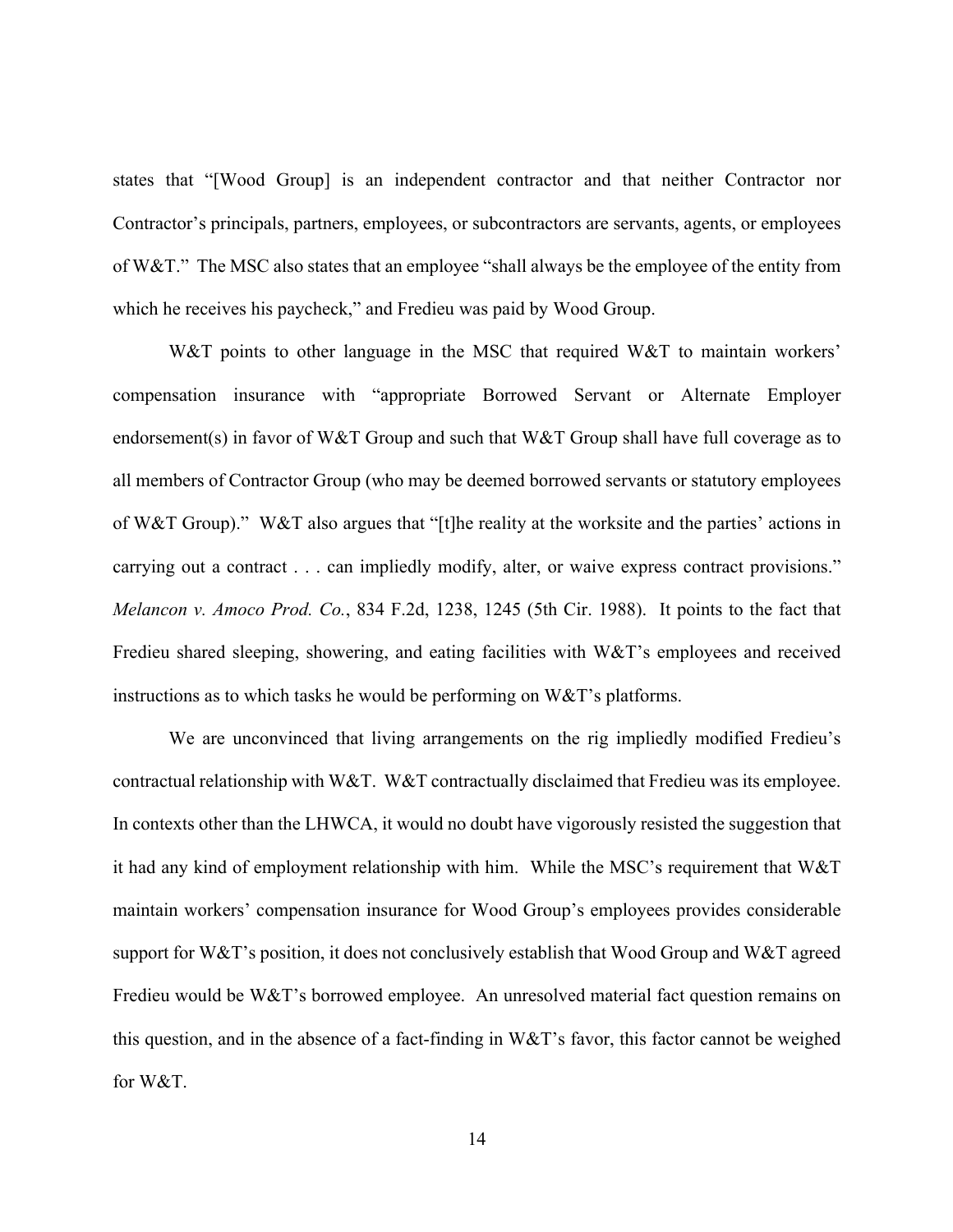### *Factor 4: Did the employee acquiesce in the new work situation?*

There is no dispute Fredieu agreed to his assignment to work on the W&T rigs.

#### *Factor 5: Did the original employer terminate his relationship with the employee?*

This factor asks whether the original employer had, in effect, temporarily terminated its relationship with the employee, but does not "require[] a lending employer to completely sever his relationship with the employee." *Capps v. N.L. Baroid-NL Indus., Inc.*, 784 F.2d 615, 617 (5th Cir. 1986). "The emphasis . . . should focus on the lending employer's relationship with the employee while the borrowing occurs." *Id.* at 618. Courts consider whether the lending employer supervises the employee's work, has the right to relocate the employee to another location if needed, or otherwise restricts or exercises control over the employee. Mere nominal control by the lending employer indicates a termination of the relationship. *See Melancon*, 834 F.2d at 1246.

The evidence indicated that Fredieu's supervisor at Wood Group determined his platform assignments. In addition, both Fredieu and his supervisor testified that Wood Group could assign Fredieu to work for any platform or for other customers, and Fredieu testified that he continued to be trained by Wood Group. There is also evidence that Wood Group outfitted Fredieu in a hard hat, shirt, and jacket—all with Wood Group's logo—and with pants, safety glasses, gloves, and boots. In response, W&T argues that this authority by Wood Group only constituted nominal control over Fredieu and points to Fredieu's testimony that he never called his supervisor at Wood Group to receive instructions about his work for W&T.

Wood Group's ability to assign, reassign, and relocate Fredieu is some evidence favoring Fredieu on this factor. Although the evidence is mixed, its indeterminacy undermines W&T's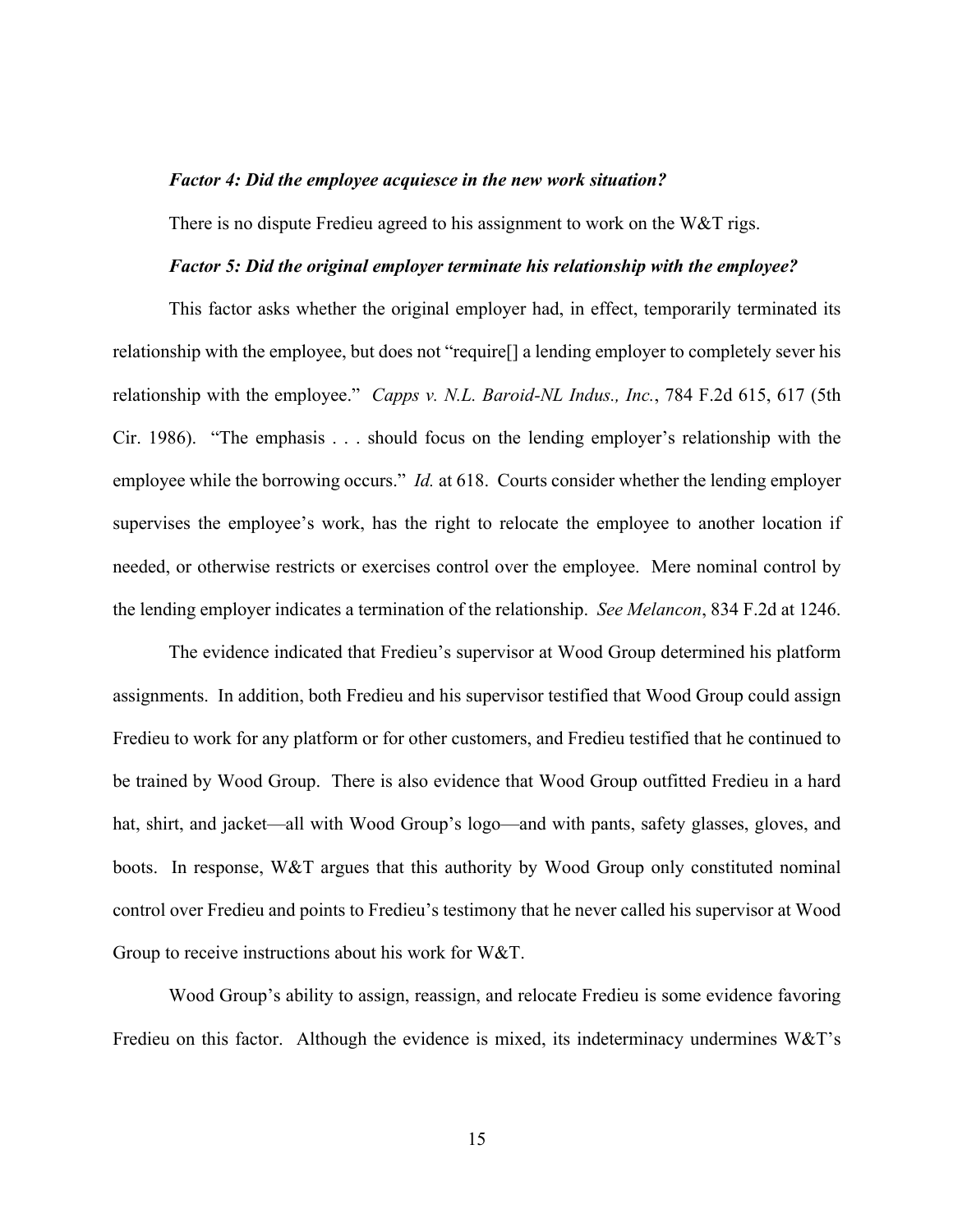effort to conclusively establish that the Wood Group effectively terminated its relationship with Fredieu.

### *Factor 6: Who furnished tools and place for performance?*

Fredieu concedes that W&T provided the place for performance but argues that W&T, Wood Group, and Fredieu himself all contributed tools for his work. Fredieu testified that Wood Group provided him with a hard hat, shirt, jacket, pants, safety glasses, gloves, and boots. He also stated that he provided his own crescent wrench and channel-lock pliers, which he says were the tools he used almost exclusively on jobs.

W&T argues that it provided a radio and all of the specialized equipment needed for Fredieu's work, like "tubing, fittings, hammer unions, pipe wrenches, bolts on flanges and hammer wrenches." W&T unquestionably provided the place of performance, although most of the basic tools Fredieu regularly used were provided by Wood Group or himself. This factor favors W&T, but it makes little difference to the ultimate determination when weighed against the other factors.

### *Factor 7: Was the new employment over a considerable length of time?*

Fredieu agrees that the new employment was over a considerable length of time.

### *Factor 8: Who had the right to discharge the employee?*

W&T had the right to terminate Fredieu's services. Fredieu does not challenge conclusions by the trial court and the court of appeals that this factor favors W&T.

### *Factor 9: Who had the obligation to pay the employee?*

The evidence is undisputed that Fredieu's paychecks came from Wood Group. While W&T paid Wood Group for the services provided by Wood Group's employees, this factor favors Fredieu because, from his perspective, the employer obligated to pay him was Wood Group. There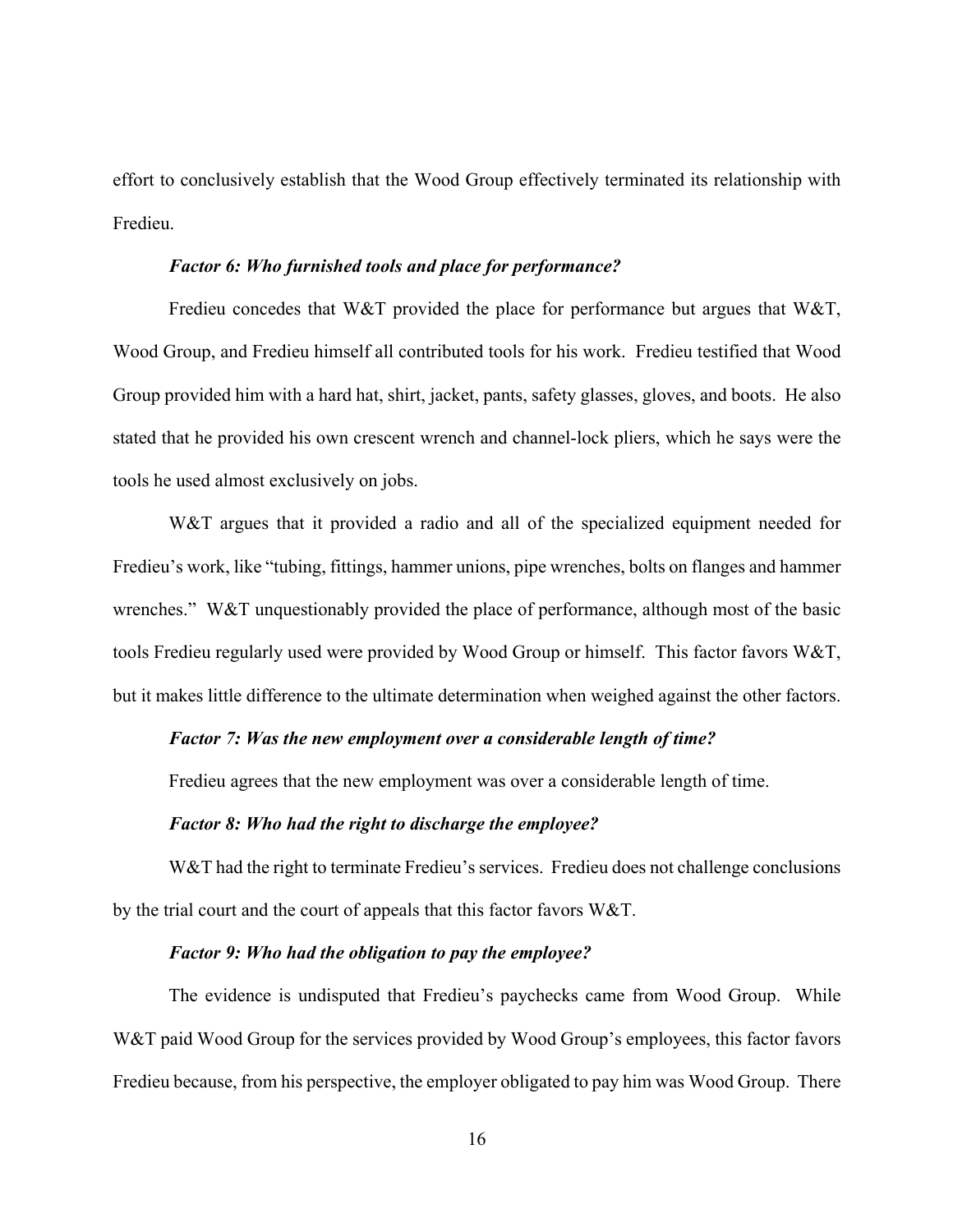was no evidence that W&T's obligations to pay Wood Group had to be met before Wood Group was obligated to pay Fredieu.

\* \* \*

Because the ultimate question of borrowed-employee status is one of law, we approach de novo the question whether Fredieu was W&T's borrowed employee. *See, e.g.*, *State v. Delany*, 197 S.W.3d 297, 300 (Tex. 2006). We do so, however, with the obligation to weigh the *Ruiz* factors in light of how they were resolved—or in this case not resolved—by the fact-finder.<sup>5</sup> Considering all the *Ruiz* factors and W&T's failure to obtain fact-findings in its favor on any of them, we conclude the evidence does not establish that Fredieu was W&T's borrowed employee. As discussed above, some factors favor W&T, but some do not clearly favor either party, including the "central question" of control. Traditionally, control has been the key factor in determining borrowed-employee status. *E.g.*, *Standard Oil Co. v. Anderson*, 212 U.S. 215, 221 (1909) ("If that other furnishes him with men to do the work and places them under his exclusive control in the performance of it, those men became *pro hac vice* the servants of him to whom they are furnished."); *Hebron v. Union Oil Co. of Cal.*, 634 F.2d 245, 247 (5th Cir. 1981) (per curiam)

<sup>&</sup>lt;sup>5</sup> The dissent concludes that the trial court correctly resolved the borrowed-employee question in W&T's favor by balancing all the evidence and deciding the legal question of borrowed-employee status for W&T. The trial court, however, did not consider itself at liberty to simply look at the totality of the evidence and make a call. Instead, the trial court acknowledged the need for a fact-finder to resolve genuinely disputed *Ruiz* factors. Because the jury had not done so, the trial court made its own fact-findings on the *Ruiz* factors before weighing the factors and reaching an ultimate decision. Unlike the dissent, which analyzes the evidence de novo without the benefit of any fact-findings, the trial court made fact-findings and answered the borrowed-employee question in light of them. The court of appeals concluded that the trial court should not have made its own fact-findings, and W&T does not raise that issue in this Court. Thus, the findings that formed the basis for the trial court's decision have been reversed. Only if none of the *Ruiz* factors was genuinely in dispute—or if the disputes on the *Ruiz* factors were not material to deciding the borrowed-employee question—would the dissent be correct that trial courts may proceed to analyze the evidence de novo without any predicate fact-findings. As explained above, we think multiple *Ruiz* factors are in genuine dispute, the dispute is material to the ultimate question, and the lack of fact-findings resolving these questions cannot be ignored.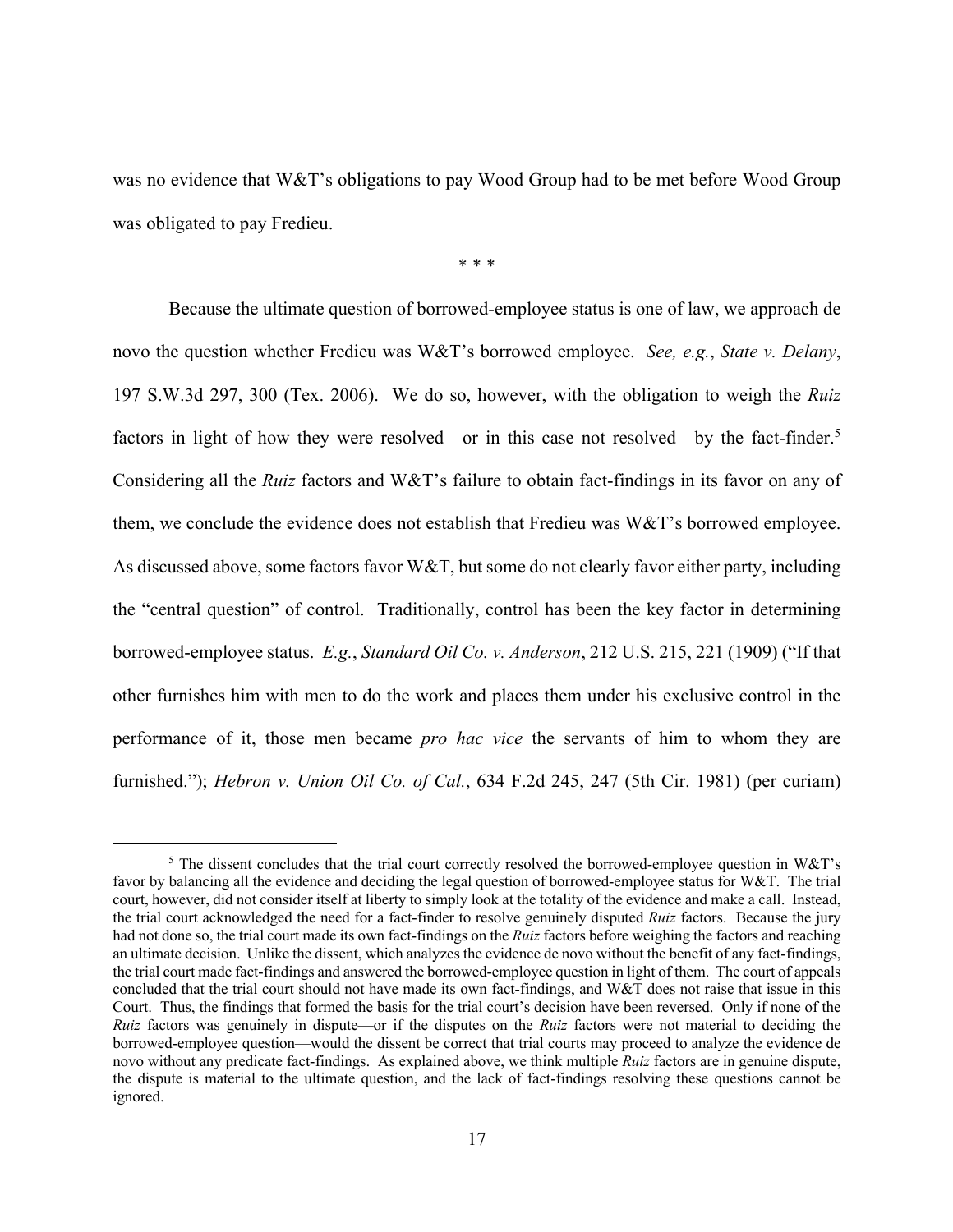("The central question in borrowed servant cases is whether someone has the power to control and direct another person in performance of his work."); *Capps*, 784 F.2d at 617 ("[T]he courts place the most emphasis on the first factor, control over the employee.").

Here, W&T did not conclusively establish that it controlled Fredieu's day-to-day work. W&T's vice president testified that Fredieu was in control of his own work. Moreover, Wood Group maintained a substantial degree of control of Fredieu in the ability to assign him, reassign him, or relocate him to platforms or different customers altogether. Fredieu also wore a Wood Group uniform and equipment, reinforcing his separation from W&T's employees. There is countervailing evidence indicating W&T's control of Fredieu's work duties. And the MSC's provision requiring W&T to purchase workers' compensation insurance for Wood Group employees indicates that the two employers anticipated a borrowed-employee relationship. Given the conflicting evidence, however, we cannot conclude that W&T conclusively established its control of Fredieu.

W&T points to several cases to support its position that it controlled Fredieu. In *Robertson v. W&T Offshore, Inc.*, a cook on a W&T platform was held to be W&T's borrowed employee. *See* 712 F. Supp. 2d 515, 537 (W.D. La. 2010). Notably there, the cook's "day-to-day activities were directed by his W&T supervisors." *Id.* at 525–26. In *Magnon v. Forest Oil Corp.*, a rig operator was held to be Forest Oil's borrowed employee. *See* No. 06-0587, 2007 WL 2736612, at \*7 (W.D. La. 2007) (mem. op.)*.* While the operator there argued that he had received all of his skilled training prior to working on the Forest Oil rig, he also admitted "that he received his daily instructions from and was directed by Forest Oil employees." *Id.* at \*3.In *Hotard v. Devon Energy Production Co*., a mechanic was held to be Devon's borrowed employee. *See* 308 F. App'x 739,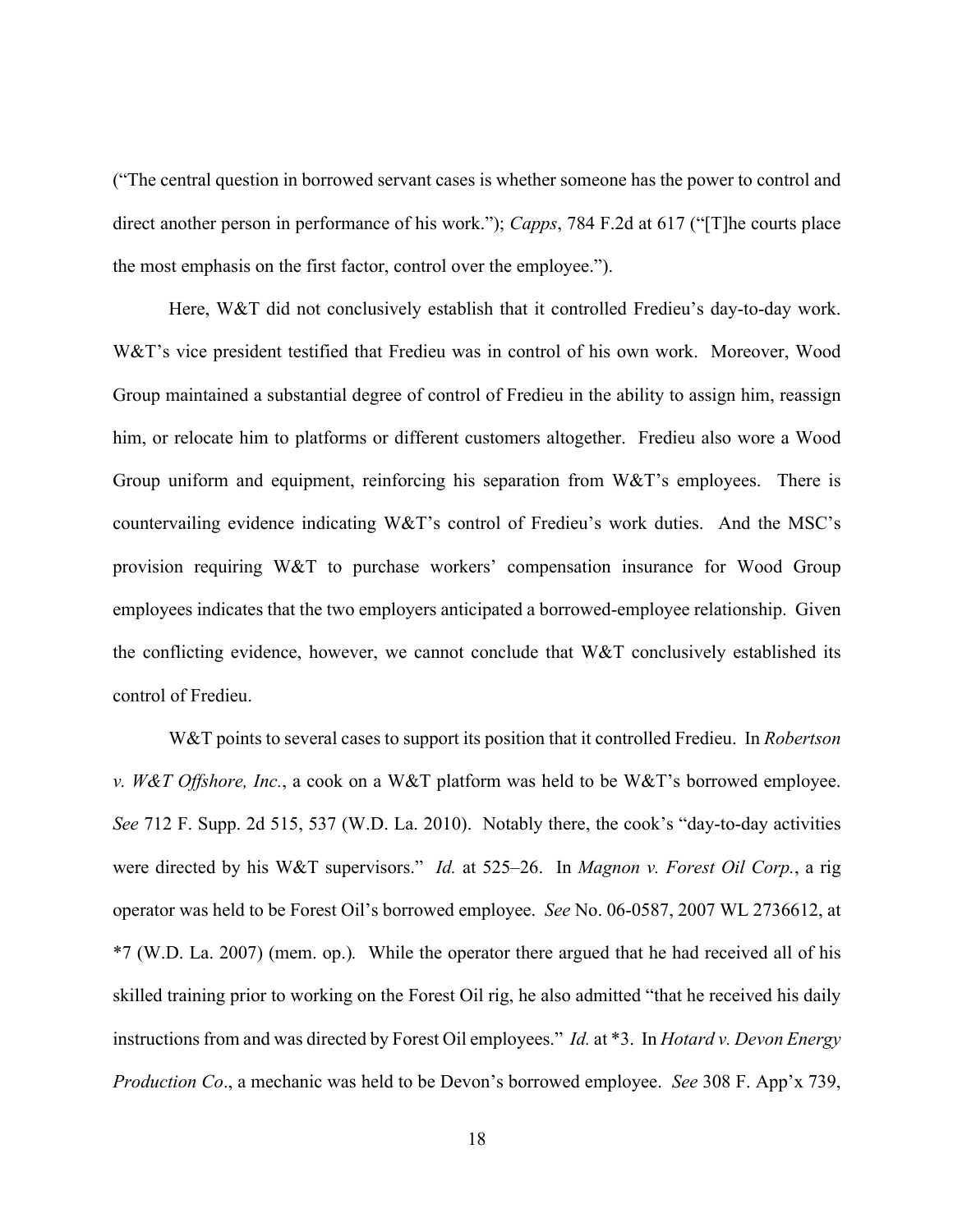743 (5th Cir. 2009). There, the mechanic was "supervised totally by Devon employees" and testified that "he had no contact with [his original employer] while on the platform." *Id.* at 742. In fact, there was only one factor that even conceivably cut in favor of the employee in that case. *Id.* Finally, in *Jackson v. Total E&P USA, Inc.*, a mechanic was held to be the borrowed employee of Total E&P. *See* 341 F. App'x 85, 87 (5th Cir. 2009). There, all of the mechanic's work "was directed by and for the benefit of Total," and the mechanic's original employer "was essentially operating as a placement agency." *Id.* None of these cases involves evidence of independence as strong as Fredieu's, including testimony from a W&T vice-president confirming Fredieu's claim to control his own work on the platform.

Again, it was W&T's burden to prove that Fredieu was its borrowed employee. The primary evidence W&T offers of its control of Fredieu is direction for things "that needed to be done outside of a routine activity" and instructions related to the Job Safety Analysis occurring immediately before his accident. This is insufficient to demonstrate that W&T had the level of "power to control and direct another person in the performance of his work" necessary to convert Fredieu into its borrowed employee. *Hebron*, 634 F.2d at 247. "'Co-operation,' as distinguished from 'subordination,' is not enough to create an employment relationship." *Ruiz*, 413 F.2d at 313 (citing *Standard Oil*, 212 U.S. at 226). Even accepting for the sake of argument the idea that Fredieu controlling his own day-to-day work is not relevant to the control analysis, based on the other available evidence, W&T failed to conclusively establish that it *did* control him.After considering all the *Ruiz* factors, we conclude that, on the whole, W&T did not establish that Fredieu was its borrowed employee.

### **C. Damages**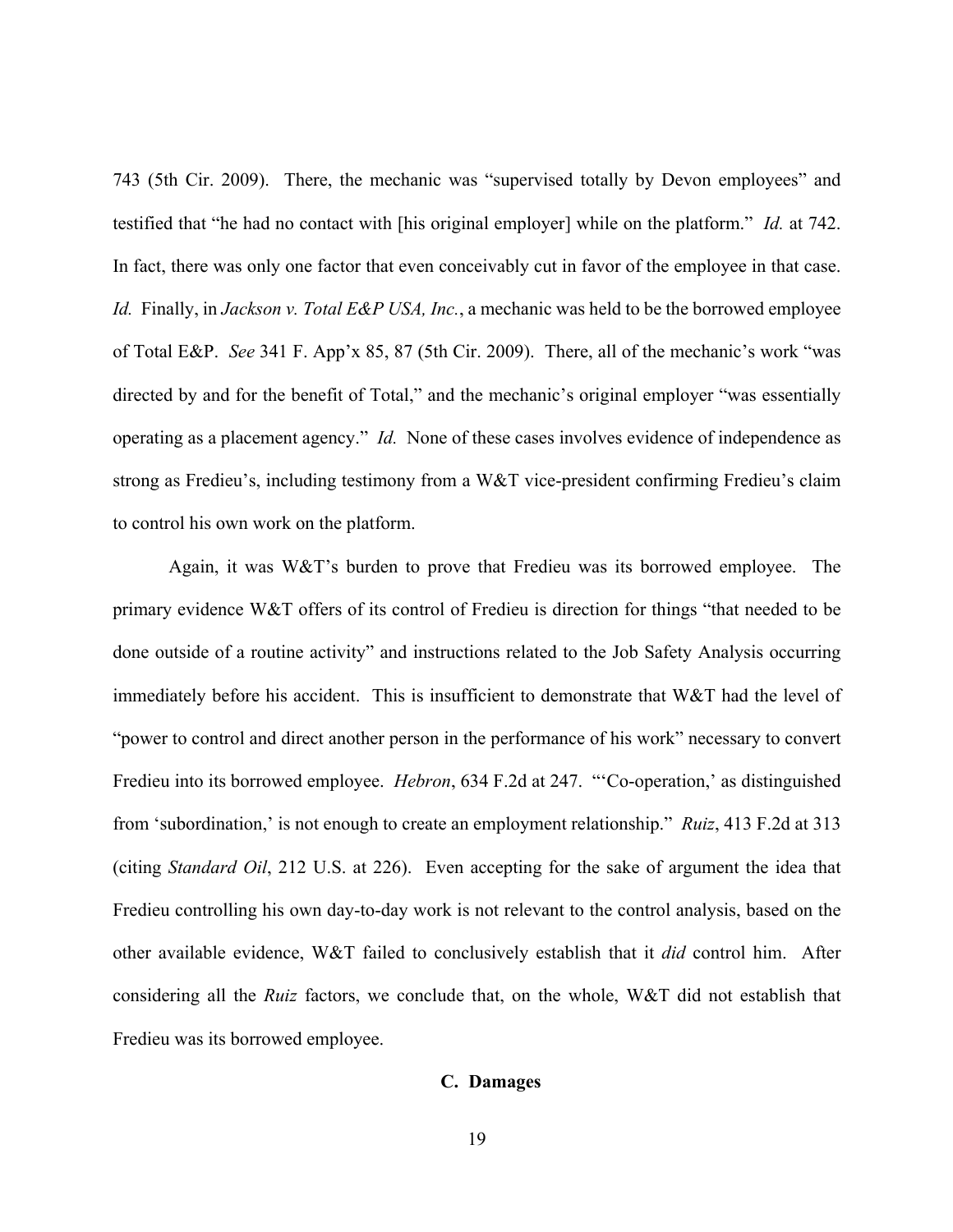W&T also challenges the legal sufficiency of the evidence to support the jury's award of \$950,000 in damages for Fredieu's future lost earning capacity. The "test for legal sufficiency must always be whether the evidence at trial would enable reasonable and fair-minded people to reach the verdict under review." *City of Keller v. Wilson*, 168 S.W.3d 802, 827 (Tex. 2005). If more than a scintilla of competent evidence supports the judgment, the jury's verdict must be upheld. *Burbage v. Burbage*, 447 S.W.3d 249, 259 (Tex. 2014).

Fredieu called an economist, Kenneth McCoin, to provide expert witness testimony concerning Fredieu's future lost earning capacity. McCoin estimated that Fredieu had a pre-injury future earning capacity of \$1,611,954 based on earnings of \$38,000/year working for Wood Group. He made a low-end calculation of Fredieu's post-injury future earning capacity of \$576,530 based on earnings of \$18,000/year. After W&T pointed out that Fredieu had already returned to work for a company called Berry Brothers at a higher hourly rate (though with far fewer hours) than he earned from Wood Group, McCoin adjusted his calculations to estimate a high-end post-injury future earning capacity of \$946,530 based on yearly earnings of \$28,758 in Fredieu's new position. These estimates left a range of future lost earning capacity of \$665,424 on the low end and \$1,035,424 on the high end. The jury ultimately awarded Fredieu \$950,000 as damages for future lost earning capacity.

In addition to the expert's calculations, the jury heard evidence about Fredieu's medical condition, which was relevant to his future earning capacity, especially given his history working physically demanding jobs on offshore rigs. Fredieu has two plates and thirteen screws in his injured arm, is restricted from jobs requiring heavy lifting, and will always have pain and a limited range of motion. Fredieu also testified that, after his injury and prior to working for Berry Brothers,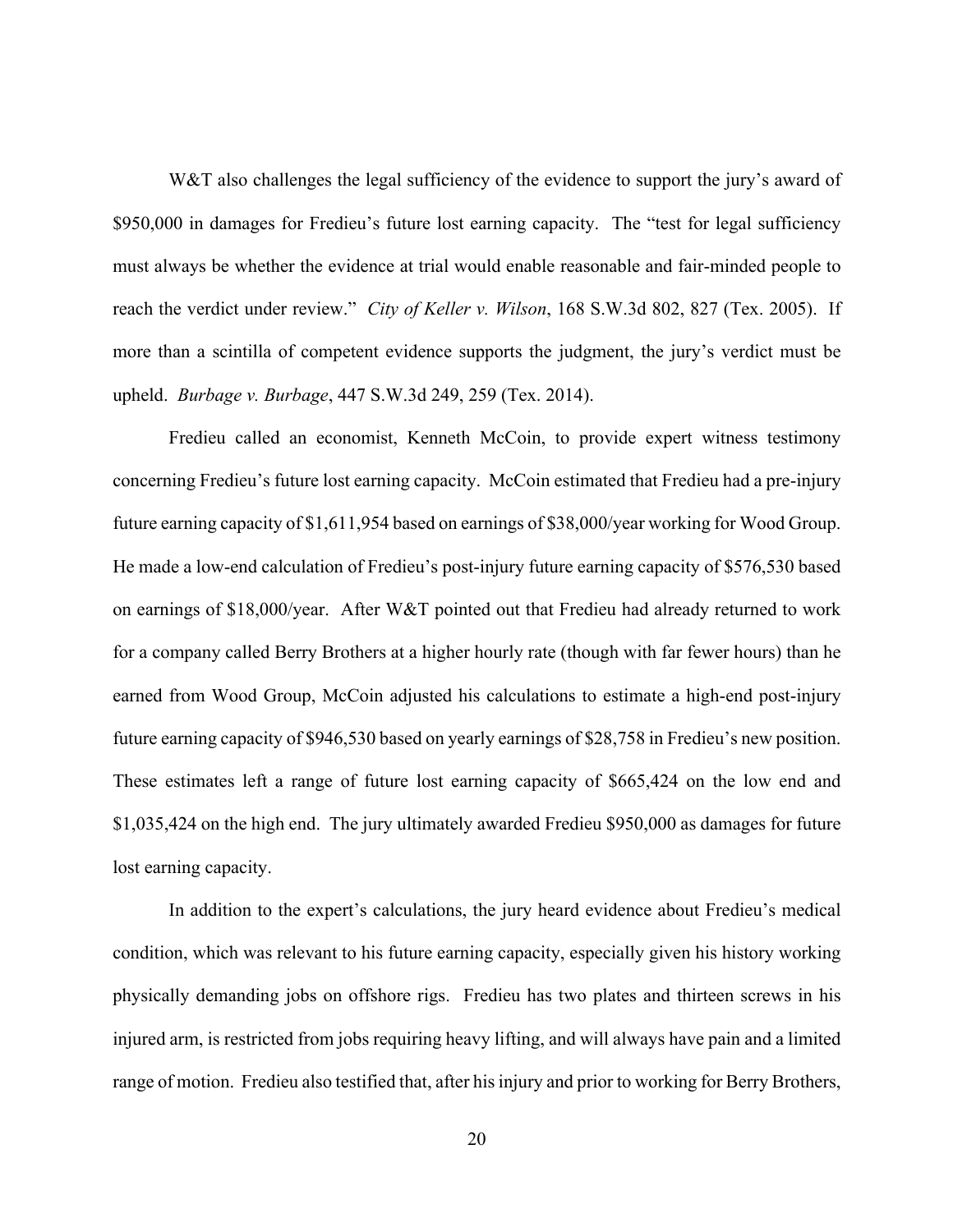he was out of work for two years. At trial, W&T pointed to the fact that Fredieu returned to work full time after his accident and earned more per hour than he did working for Wood Group. The evidence established that Fredieu was earning \$16/hour for regular hours and \$24/hour for overtime at Wood Group. After the accident, Berry Brothers paid him \$20/hour. By trial, he had received a raise to \$23/hour.

W&T argues that both of McCoin's estimates failed to account for Fredieu's \$23/hour wage at the time of trial and are thus unreliable. But Fredieu offered McCoin's testimony as a "starting point" for the jury to use as a baseline in calculating his future lost earning capacity. The jury was aware of the \$23/hour figure and could have taken it into account. W&T also argues that McCoin did not offer testimony of actual lost earning capacity, instead resorting to calculations of the "time-value of money, the probable number of years that Fredieu would work in the future, and other figures used in calculating lost earning capacity." However, W&T made no objection or motion to exclude McCoin's testimony. When expert "opinion is admitted in evidence without objection, it may be considered probative evidence even if the basis for the opinion is unreliable." *City of San Antonio v. Pollock*, 284 S.W.3d 809, 818 (Tex. 2009). Thus, even if McCoin's testimony would have been inadmissible as expert testimony if objected to, it was nevertheless some probative evidence of lost future earning capacity for the jury to consider.

W&T points to our prior statement that "[i]f [a] plaintiff's earning capacity is not totally destroyed, but only impaired, the extent of his loss can best be shown by comparing his actual earnings before and after his injury." *McIver v. Gloria*, 169 S.W.2d 710, 712 (Tex. 1943). In the same case, however, we also observed that "[i]n a personal injury suit the amount which the plaintiff might have earned in the future is always uncertain, and must be left largely to the sound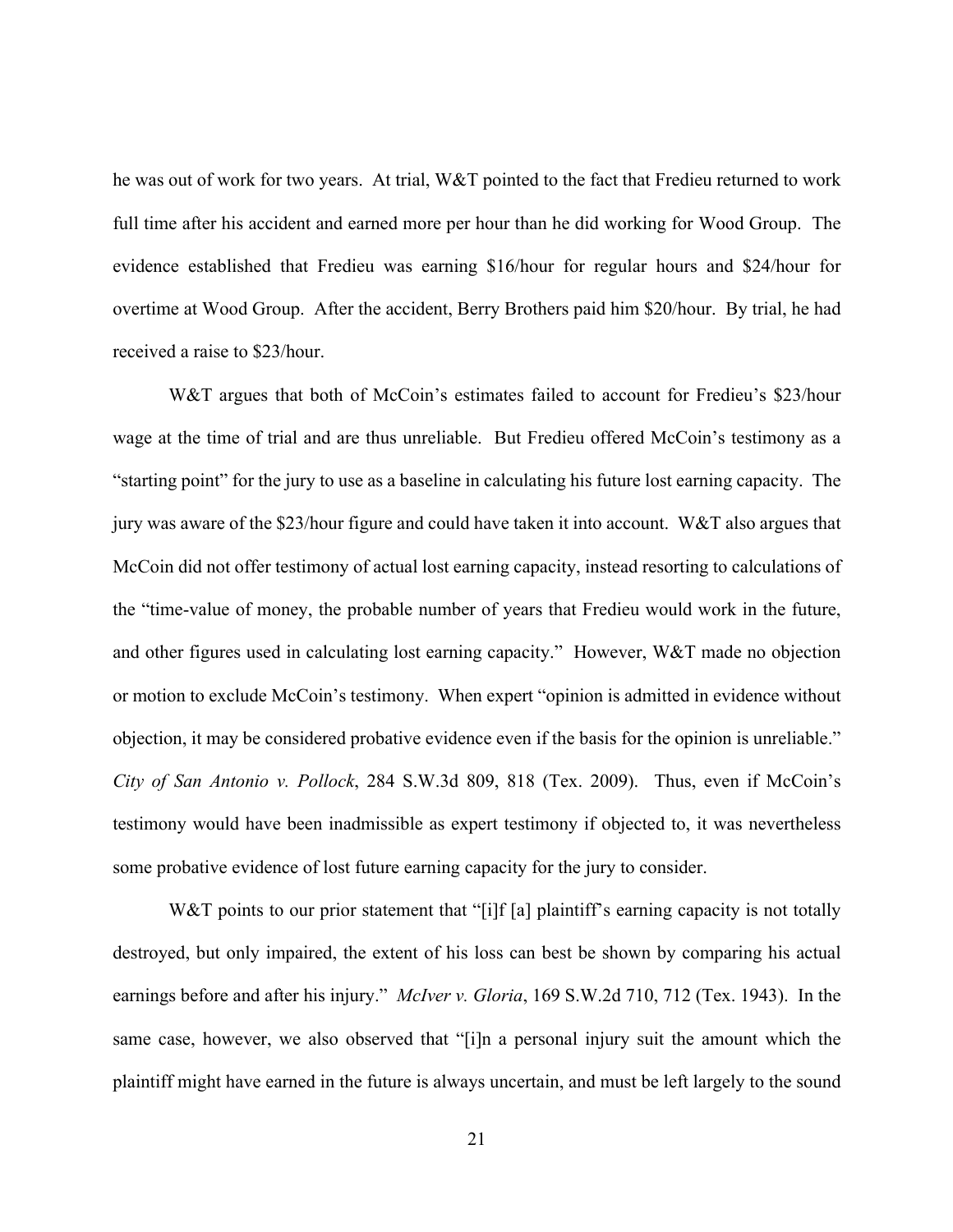judgment and discretion of the jury." *Id*. We further stated that the plaintiff "is not required to prove the exact amount, but only the facts from which the jury, in the exercise of sound judgment and discretion, can determine the proper amount." *Id*. at 712–13. Finally, we included as proper considerations "the jury's common knowledge and experience and sense of justice." *Id*. at 713. While standards of evidentiary review have evolved since 1943, we should not selectively rely on one statement from *McIver* and ignore all the others.

We agree with W&T that evidence of actual earnings at the time of trial is the *best* evidence of future earning capacity, but it is not the *only* evidence in an inquiry that looks many years or decades into a person's future. It is not disputed that Fredieu earned a higher hourly wage working for Berry Brothers after his accident. However, he worked far fewer hours in his new position, and the jury heard testimony that his new position was less lucrative than the salary would indicate. It was 700 miles from his home in Louisiana, and his living expenses were not covered, as they had been working on offshore rigs. Further, the jury was not limited to consideration of evidence concerning Fredieu's hourly wages in raw numbers; rather, the consideration is one of earning *capacity*. *Reliance Steel & Aluminum Co. v. Sevcik*, 267 S.W.3d 867, 872 (Tex. 2008) ("It is of course true that [the plaintiff] was entitled to damages for future earning *capacity*, not just future earnings."); *McIver*, 169 S.W.2d at 713 ("[T]he measure of [the plaintiff's] loss is his capacity to earn, not his actual earnings."). Given Fredieu's physical impairment, the work options available to him in the future were limited. The jury heard testimony that Fredieu has been fortunate to find a light-duty job at Berry Brothers through help from relatives and that if he lost that position—in the volatile oil and gas industry—it would be difficult to find a comparable one given his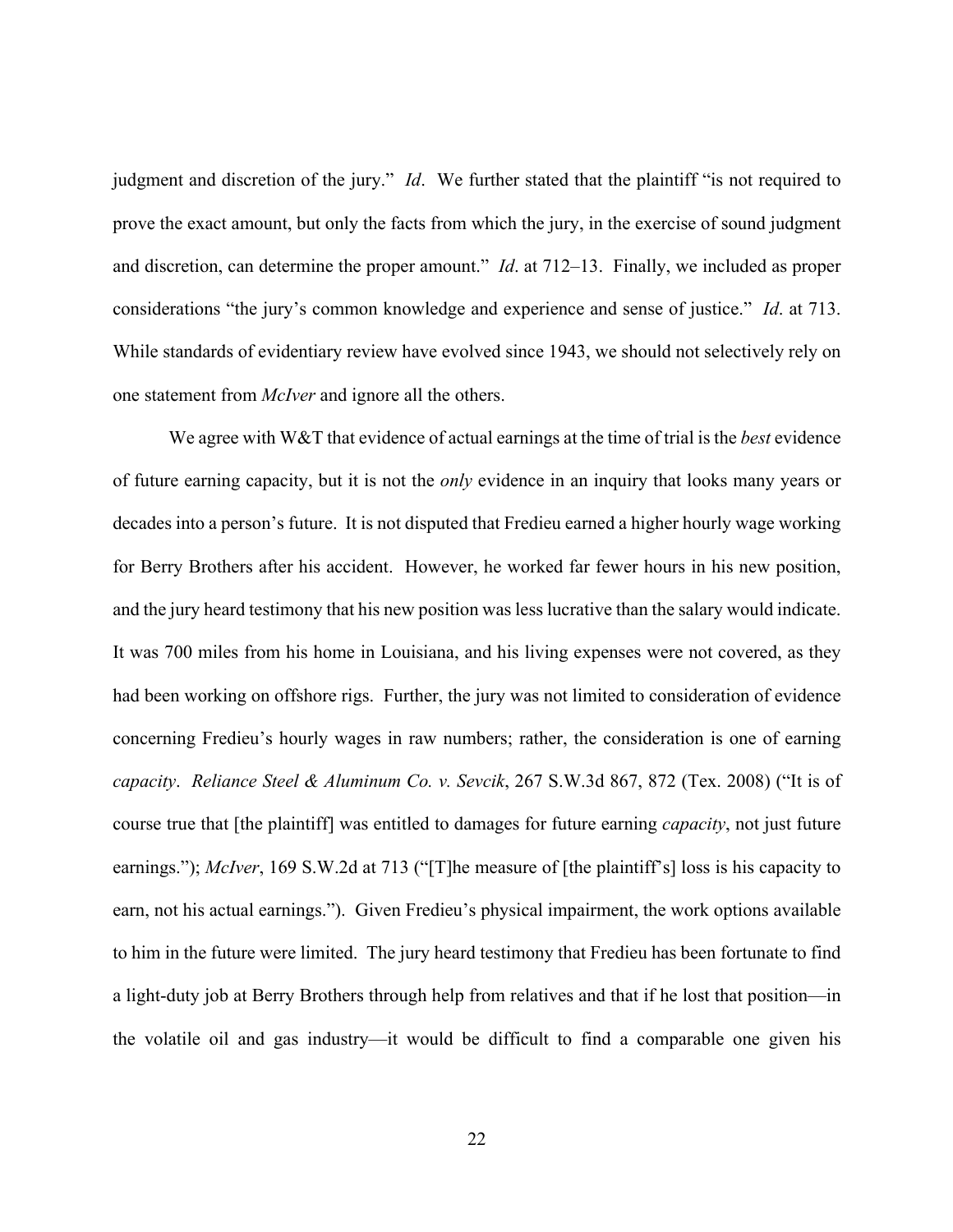impairment and experience. It was within the "sound judgment and discretion" of the jury to take into account these facts in arriving at a proper damages amount. *Id.* at 712–13.

In evaluating the legal sufficiency of a damages award, we do not lightly reject the judgment of a jury. *Houston Unlimited, Inc. Metal Processing v. Mel Acres Ranch*, 443 S.W.3d 820, 838 (Tex. 2014). We conclude the jury heard sufficient evidence to support its calculation of lost earning capacity. The amount awarded was not backed by scientifically provable calculations, but few future-earning-capacity awards could be. The jury could certainly have credited W&T's arguments and awarded a lower amount, but "[i]f the evidence conflicts, it is the province of the jury to determine which evidence to credit." *Id.* at 833. In light of the abundance of medical and other evidence provided by witnesses and Fredieu himself, a reasonable and fair-minded jury could have arrived at the number this jury did. Accordingly, we uphold the jury's award of \$950,000 to Fredieu for future lost earning capacity and affirm the court of appeals on this issue.

### **III. Conclusion**

We hold that borrowed-employee status is a legal question to be answered by the courts, subject to any subsidiary fact-findings that may be necessary. We also hold that, based on the disputed evidence and the absence of fact-findings in W&T's favor, W&T failed to prove its borrowed-employee defense. Although we do not agree with all of the court of appeals' reasoning, we agree with the court of appeals that Fredieu was entitled to judgment on the jury's findings of liability and damages. For these reasons, the court of appeals' judgment is affirmed.

> James D. Blacklock **Justice**

\_\_\_\_\_\_\_\_\_\_\_\_\_\_\_\_\_\_\_\_\_\_\_\_\_\_\_\_\_\_\_\_\_\_